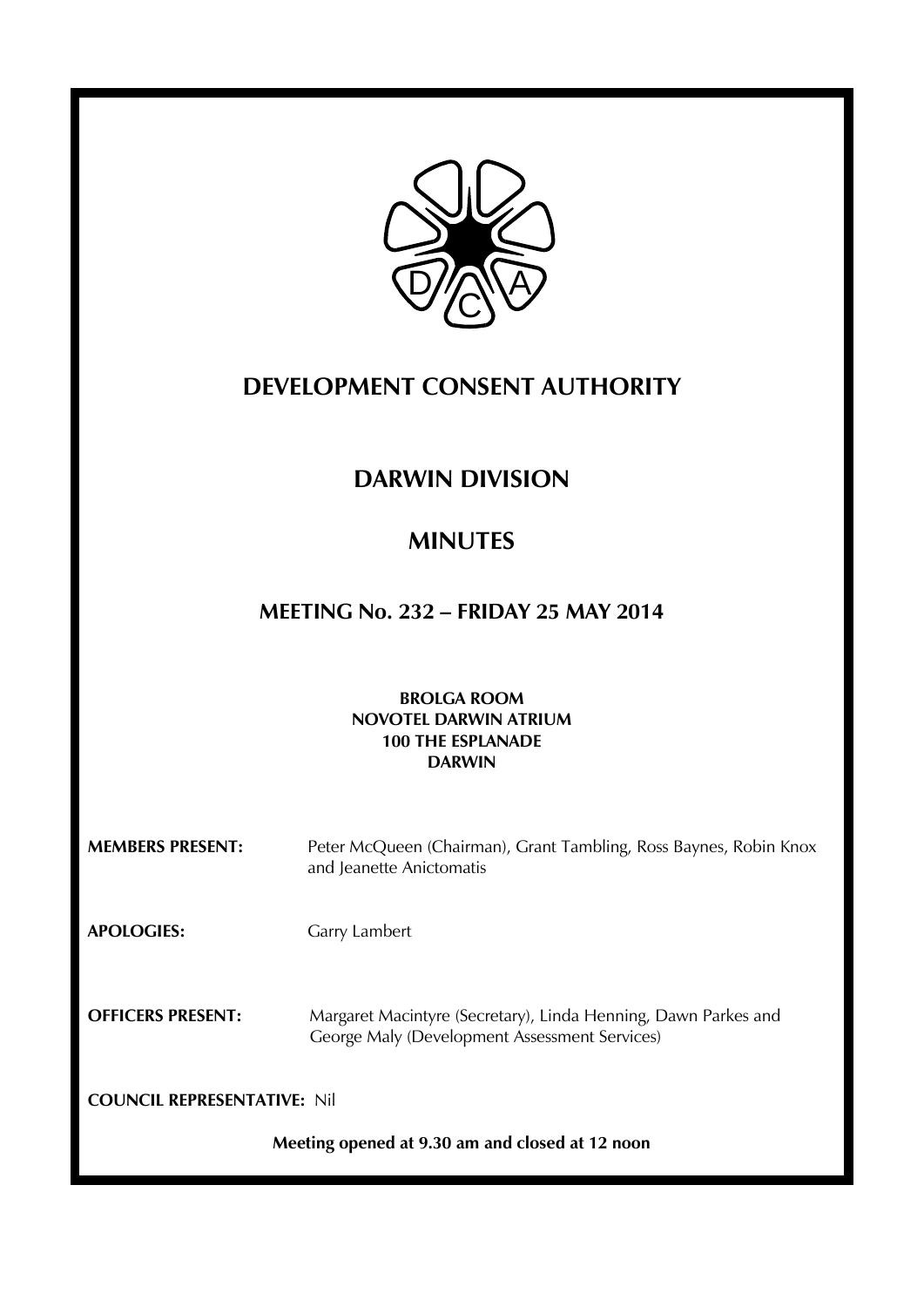**THE MINUTES RECORD OF THE EVIDENTIARY STAGE AND THE DELIBERATIVE STAGE ARE RECORDED SEPARATELY. THESE MINUTES RECORD THE DELIBERATIVE STAGE. THE TWO STAGES ARE GENERALLY HELD AT DIFFERENT TIMES DURING THE MEETING AND INVITEES ARE PRESENT FOR THE EVIDENTIARY STAGE ONLY.**

## **ITEM 1 ADDITIONS TO AN EXISTING CARAVAN PARK COMPRISING AN ANCILLARY PA2014/0258 RECREATION BUILDING AND BUS SHELTER PLUS CHANGES TO DRIVEWAY ACCESS AND VISITOR CARPARKING SECTION 3244 (11) FARRELL CRESCENT, HUNDRED OF BAGOT APPLICANT MASTERPLAN NT**

Mr Nigel Bancroft and Mr Simon Tonkin (Masterplan NT) attended.

**RESOLVED** That, pursuant to section 53(a) of the *Planning Act*, the Development Consent **105/14** Authority consent to the application to develop Section 3244 (11) Farrell Crescent, Hundred of Bagot for the purpose of additions to an existing caravan park in 2 stages comprising an ancillary recreation building and bus shelter plus changes to driveway access and visitor car parking, subject to the following conditions:

### **CONDITIONS PRECEDENT**

- 1. Prior to the commencement of works, a schematic plan demonstrating the onsite collection of stormwater and its discharge into the City of Darwin's stormwater drainage system shall be submitted to and approved by the City of Darwin, to the satisfaction of the consent authority. The plan shall include details of site levels and Council's stormwater drain connection point/s.
- 2. Prior to the commencement of works, the applicant is to prepare a Construction Environmental Management Plan (CEMP), to the requirements of the City of Darwin, to the satisfaction of the consent authority. The CEMP is to address how construction will be managed on the site, and should specifically address waste management, traffic control, haulage routes, stormwater drainage, and the use of City of Darwin land during construction.

### **GENERAL CONDITIONS**

- 3. The works carried out under this permit shall be in accordance with drawings 2014/0258/1 to 2014/0258/4, endorsed as forming part of this permit.
- 4. Any developments on or adjacent to any easements on site shall be carried out to the requirements of the relevant service authority to the satisfaction of the consent authority.
- 5. The owner of the land must enter into agreements with the relevant authorities for the provision of water supply, internal firefighting arrangements, drainage, sewerage facilities and electricity to the land shown on the endorsed plan in accordance with the authorities' requirements and relevant legislation at the time.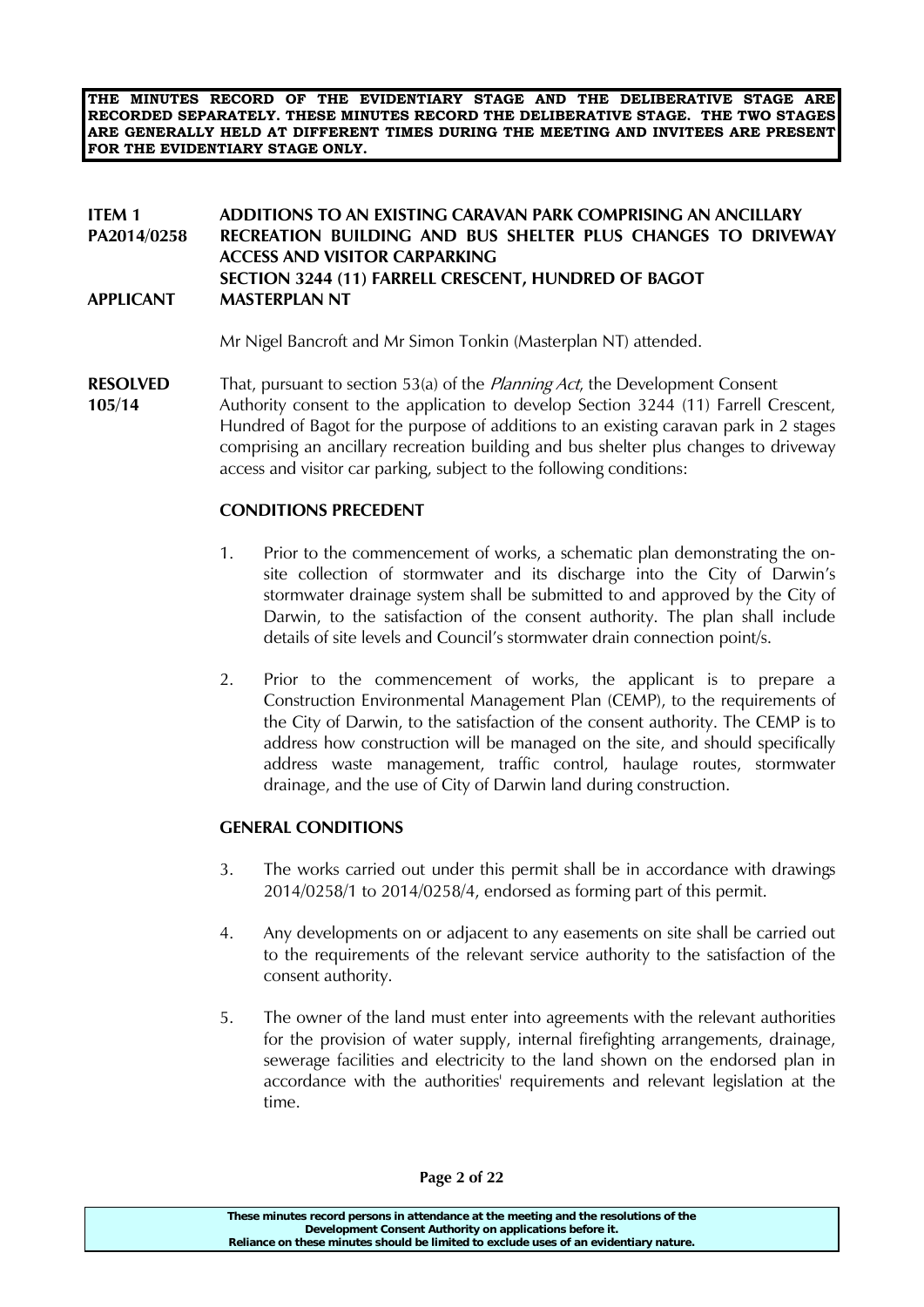- 6. The kerb crossovers and driveways to the site approved by this permit are to meet the technical standards of the City of Darwin and NT Fire and Rescue Service, to the satisfaction of the consent authority.
- 7. The owner shall:
- (a) remove disused vehicle and/ or pedestrian crossovers;
- (b) provide footpaths/ cycleways;
- (c) collect stormwater and discharge it to the drainage network; and
- (d) undertake reinstatement works; all to the technical requirements of, and at no cost to, the City of Darwin, to the satisfaction of the consent authority.
- 8. Before the use or occupation of the development starts, the areas set-aside for the parking of vehicles and access lanes as shown on the endorsed plans must be:
- (a) constructed;
- (b) properly formed to such levels that they can be used in accordance with the plans;
- (c) surfaced with an all-weather-seal coat; and
- (d) drained;

to the satisfaction of the consent authority.

Car spaces, access lanes and driveways must be kept available for these purposes at all times.

- 9. No fence, hedge, tree or other obstruction exceeding a height of 0.6m is to be planted or erected so that it will obscure sight lines at the junction of the driveway and the public street.
- 10. Waste bin storage and pick-up shall be provided in accordance with City of Darwin Policy Number 54 – Waste Management, to the requirements of City of Darwin, to the satisfaction of the consent authority.
- 11. The recreation building shall be constructed such that it meets the acoustic performance ratings given in Australian Standard AS 2021 – 2000 'Acoustics – Aircraft Noise Intrusion – Building Siting and Construction'.
- 12. The site is to be kept clean of rubbish and any storage of waste is to be managed at all times in a manner so as to not attract birds or bats, to the satisfaction of the consent authority.
- 13. The recreation building is ancillary to the existing caravan park development and is only to be used by residents and staff of the caravan park.
- 14. The site is to be kept clean of rubbish and any storage of waste is to be managed at all times in a manner so as to not attract birds or bats, to the satisfaction of the consent authority.
- 15. Soil erosion control and dust control measures must be employed throughout the construction stage of the development to the satisfaction of the consent authority.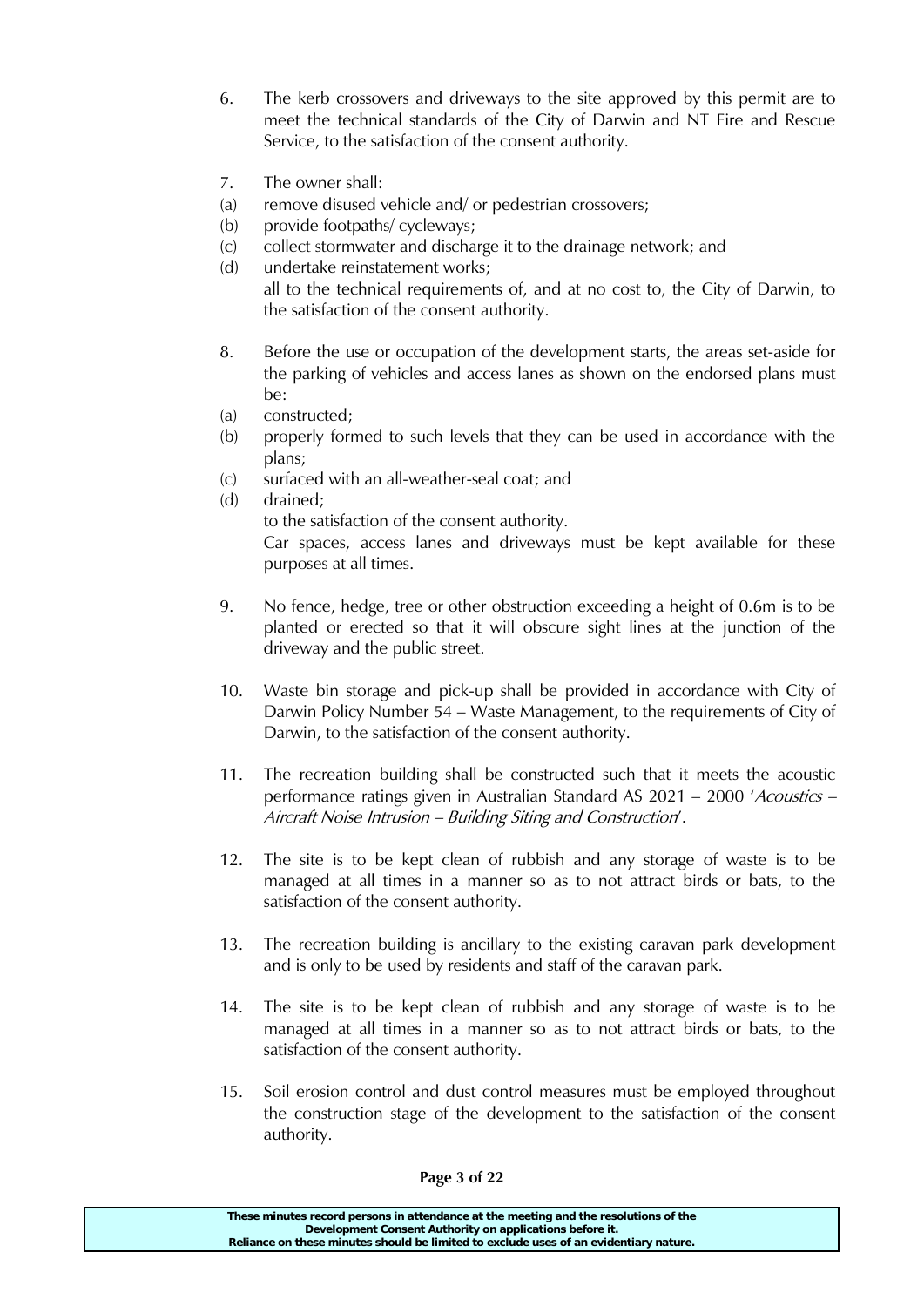16. No polluted and/or sediment laden run-off is to be discharged directly or indirectly to City of Darwin drains or to any watercourse.

# **NOTES:**

- 1. The Power and Water Corporation advises that the Water and Sewer Services Development Section [\(landdevelopmentnorth@powerwater.com.au\)](mailto:landdevelopmentnorth@powerwater.com.au) and Power Network Engineering Section [\(powerconnections@powerwater.com.au\)](mailto:powerconnections@powerwater.com.au) should be contacted via email a minimum of 1 month prior to construction works commencing to determine the Corporation's servicing requirements, and the need for upgrading of on-site and/or surrounding infrastructure
- 2. The Department of Defence and Darwin International Airport advise that any lighting installed as part of the development must comply with section 9.21 'Lighting in the Vicinity of Aerodromes' of the CASA Manual of Standards Part 139, available at: [http://www.casa.gov.au/wcmswr/assets/main/rules/1998casr/139/139mfull.pdf.](http://www.casa.gov.au/wcmswr/assets/main/rules/1998casr/139/139mfull.pdf)
- 3. The Department of Lands, Planning and the Environment's 'Environment Protection Agency' advises that construction work should be conducted in accordance with the Department's Noise guidelines for development sites. The guidelines specify that on-site construction activities are restricted to between 7am and 7pm Monday to Saturday and 9am to 6pm Sunday and Public Holidays. For construction activities outside these hours refer to the guidelines for further information.
- 4. Notwithstanding the approved plans, all signage is subject to City of Darwin approval, at no cost to Council.
- 5. Notwithstanding the approved plans, any works and/ or landscaping within Council's road reserve is subject to Council's approval and shall meet all Council's requirements to the satisfaction of the City of Darwin and at no cost to Council.

# **REASONS FOR THE DECISION**

- 1. The proposed development is ancillary to the existing caravan park and consistent with the primary purpose of Zone CV (Caravan Parks), being "to provide for caravan parks".
- 2. The introduction of a recreation building and internal bus shelter to an existing caravan park is compatible with the existing use on the site. Subject to the satisfaction of all conditions, including the requirement to meet acoustic treatment criteria, no amenity impacts are expected to the development or surrounding area.
- 3. Construction to the standards of Australian Standard AS 2021 2000 'Acoustics – Aircraft Noise Intrusion – Building Siting and Construction' shows that the proposal acknowledges the ANEF contour value that affects the land, and ensures that the recreation building will be protected against the majority of noise impacts resulting from the site's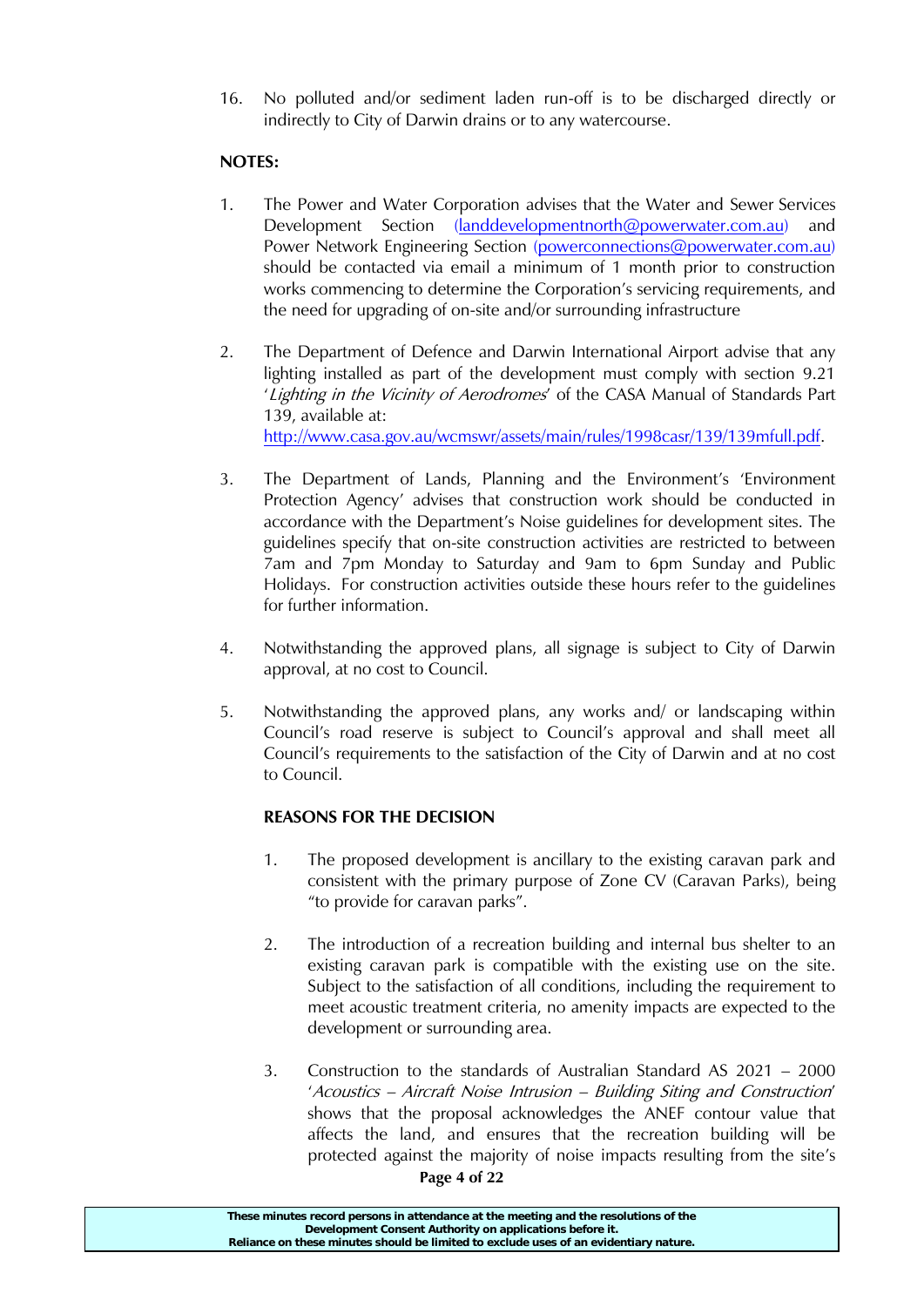proximity to Darwin airport. The development satisfies the purpose of clause 6.9 (Land in Proximity to Airports) of the Planning Scheme, to "minimise the detrimental effects of aircraft noise on people who reside or work in the vicinity of an airport".

- 4. Satisfaction of section 9.21 'Lighting in the Vicinity of Aerodromes' of the CASA Manual of Standards Part 139 is required in order to meet subclause 4 of clause 6.9 (Land in Proximity to Airports), which requires that "lighting associated with development on land within flight approach paths is not to prejudice the safe operation of an airport".
- 5. It is necessary the site is kept clean of rubbish and any waste which is stored on the site is to be covered at all times to ensure that the development is in accordance with subclause 5 of clause 6.9 (Land in Proximity to Airports) which states that the development of "land is not to be of a nature that attracts birds or bats to an extent that prejudices the safe operation of an airport".
- 6. A schematic stormwater plan is required in order for the development to demonstrate that it is technically feasible to collect stormwater on the site and dispose of it into the appropriate stormwater drainage system, and to ensure that no stormwater will sheet-flow into the road reserve or onto adjoining properties.

ACTION: Notice of Consent and Development Permit

## **ITEM 2 ADDITION OF SOLAR PANELS TO ROOF OF EXISTING BUILDING PA2014/0255 LOT 9576 (247) TROWER ROAD, TOWN OF NIGHTCLIFF APPLICANT JUNE D'ROZARIO & ASSOCIATES PTY LTD**

Ms June D'Rozario (June D'Rozario & Associates) and from Casuarina Square – Mr Ben Gill (General Manager) and Mr James Jones (Office Manager) attended.

**RESOLVED** That, pursuant to section 53(a) of the *Planning Act*, the Development Consent **106/14** Authority consent to the application to develop Lot 9576 (247) Trower Road, Town of Nightcliff for the purpose of the addition of solar photovoltaic panels to the roof of the existing buildings subject to the following conditions:

### **GENERAL CONDITIONS**

- 1. The works carried out under this permit shall be in accordance with the drawings numbered 232834/Arup-001/02 and 232834/Arup-002/02 endorsed as forming part of this permit.
- 2. Any developments on or adjacent to any easements on site shall be carried out to the requirements of the relevant service authority to the satisfaction of the consent authority.
- **Page 5 of 22** 3. The owner of the land must enter into agreements with the relevant authorities for the provision of water supply, drainage and electricity facilities to the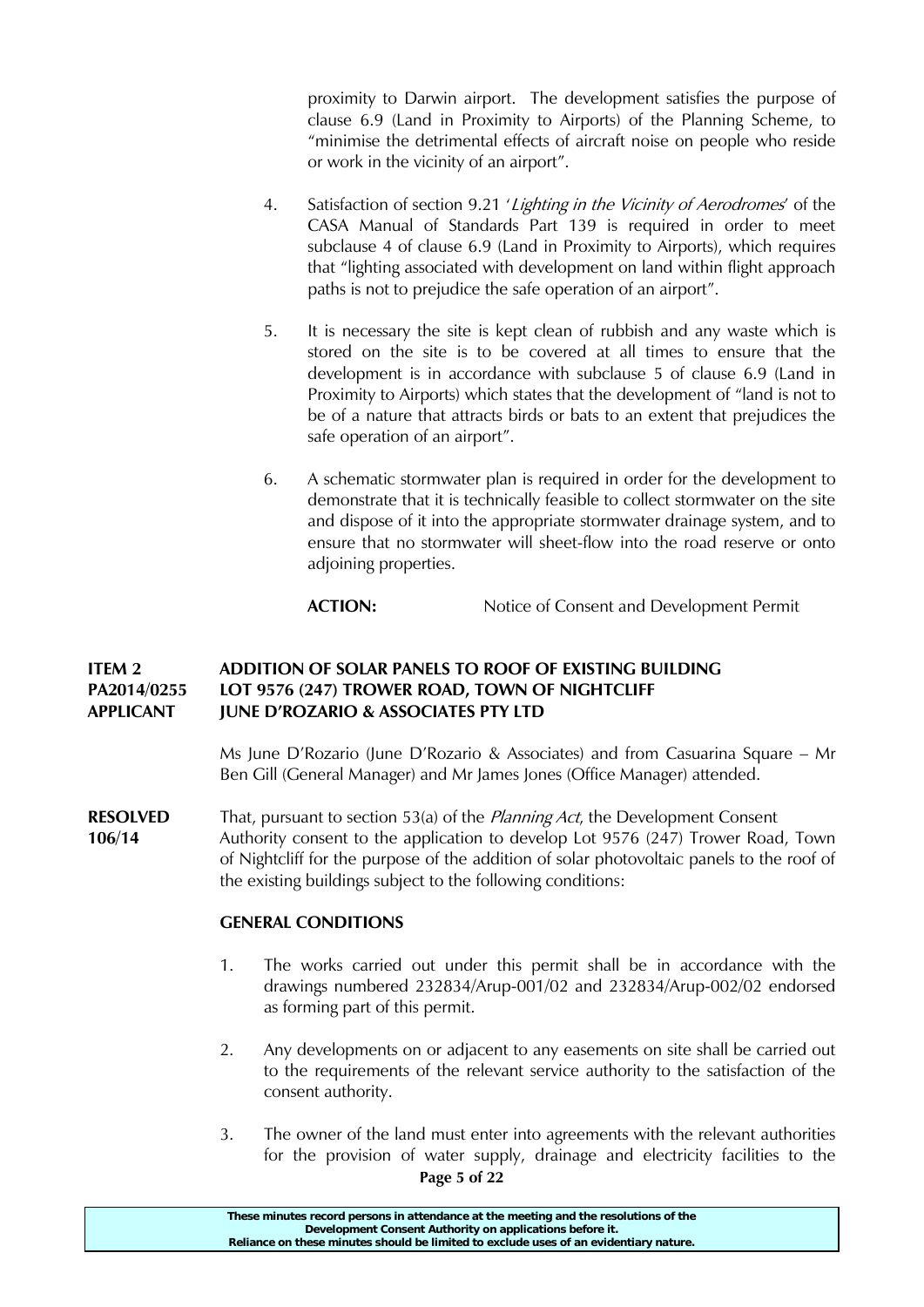development shown on the endorsed plans in accordance with the authorities' requirements and relevant legislation at the time.

- 4. The use and development must be managed so that the amenity of the area is not detrimentally affected, through the:
- (a) appearance of any structures or materials;
- (b) emission of artificial light, or reflection of natural or artificial light; or
- (c) presence of vermin.
- 5. No plant, equipment, services or architectural features other than those shown on the endorsed plans are permitted above the roof level of the buildings.

# **NOTES:**

- 1. This permit will expire if one of the following circumstances applies:
- (a) the development *and use is/are* not started within *two* years of the date of this permit; or
- (b) the development is not completed within *four* years of the date of this permit. The consent authority may extend the periods referred to if a request is made in writing before the permit expires.
- 2. The Power and Water Corporation advises that the Water and Sewer Services Development Section [\(landdevelopmentnorth@powerwater.com.au\)](mailto:landdevelopmentnorth@powerwater.com.au) and Power Network Engineering Section [\(powerconnections@powerwater.com.au\)](mailto:powerconnections@powerwater.com.au) should be contacted via email a minimum of 1 month prior to construction works commencing in order to determine the Corporation's servicing requirements, and the need for upgrading of on-site and/or surrounding infrastructure.

# **REASONS FOR THE DECISION**

1. Pursuant to section 51(a) of the *Planning Act*, the consent authority must take into consideration the planning scheme that applies to the land to which the application relates.

Pursuant to clause 6.5.1 (Parking Requirements) the consent authority has determined a zero car parking requirement for the proposed development on the basis that no additional permanent on-site staff will be required for the proposed development.

The proposal is considered to be generally in accordance with all relevant requirements of the NT Planning Scheme.

2. Pursuant to section 51(n) of the *Planning Act*, the consent authority must take into consideration the potential impact on the existing and future amenity of the area in which the land is situated

The consent authority is of the opinion that the proposal is screened from the view of the general public at ground level by virtue of its proposed siting on the roof of the existing building, additionally the reflectivity of the panels is far less than the existing structure and therefore will improve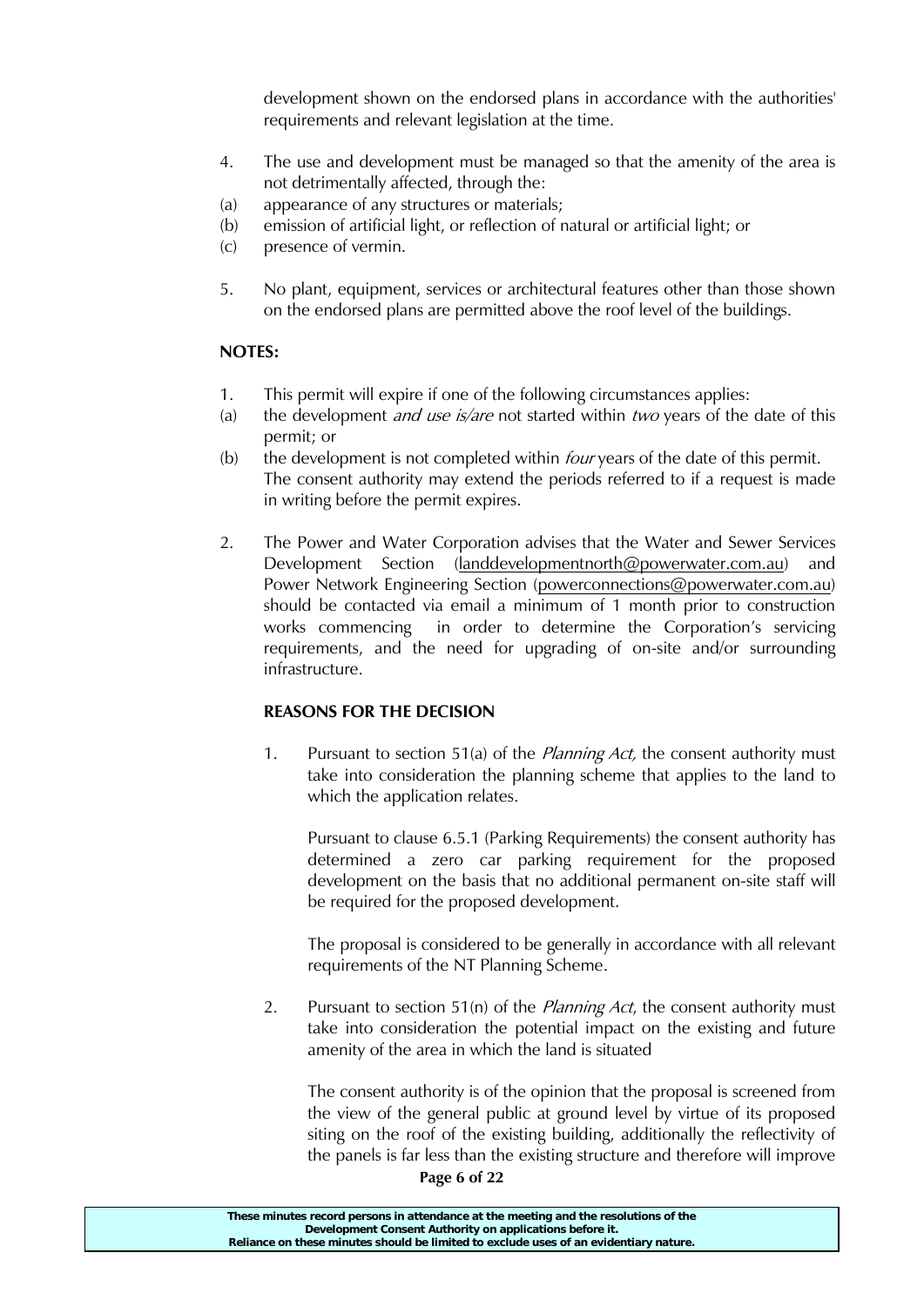amenity for any persons located above the use in the student accommodation development by reducing glare.

# ACTION: Notice of Consent and Development Permit

#### **ITEM 3 COASTAL LANDFILL FOR THE PURPOSE OF EXTENDING THE DRY BOAT PA2014/0239 STORAGE AREA LOT 7289 (50) COLIVAS ROAD, TOWN OF DARWIN APPLICANT CSHIPS**

Mr Glen Ewers (Environmental Consultant EcOz) and Ms Narelle Walkom (EcOz), Mr Gordon and Mr Michael Onn (owners) attended.

Submitter Ms Fiona Douglas sent her apologies.

Submitter Ms Helen Haritos attended.

**RESOLVED** That, pursuant to section 53(a) of the *Planning Act*, the Development Consent

**107/14** Authority consent to the application to develop Lot 7289 (50) Colivas Road, Town of Darwin for the purpose of land reclamation (coastal land fill) to allow for an expansion of the existing dry dock storage on the site, subject to the following conditions:

### **CONDITIONS PRECEDENT**

- 1. Prior to the commencement of any works an amended Construction and Environmental Management Plan (CEMP) for the construction and management of the existing coastal land fill and the operation of the use, must be submitted to and approved by the consent authority on the advice of City of Darwin and the NT Environment Protection Authority. When approved, the CEMP will form part of the permit. The use must at all times be conducted in accordance with the endorsed plan which may be suitably amended from time to time to reflect best practice environmental management. The CEMP must include:
- a) overall environmental objectives for the operation of the use and techniques for their achievement;
- b) identification of possible risks relating to structural performance of the fill and the concrete wash down area in storm surge and flood events and the likely impacts of coastal hydrodynamics on the works and the adjoining land over time and to provide appropriate mitigation strategies and response measures to be implemented in accordance with relevant Australian Standards;
- c) procedures to ensure that no significant adverse environmental impacts occur as a result of the use including an impact on the adjoining Ludmilla saltpans;
- d) proposed monitoring systems including the name and contact details of the contractor and/or the site supervisor;
- e) waste management systems;
- f) traffic control;
- g) use of Council owned land;
- h) a schematic stormwater management plan;
- i) location of erosion and sediment controls and techniques;

**Page 7 of 22**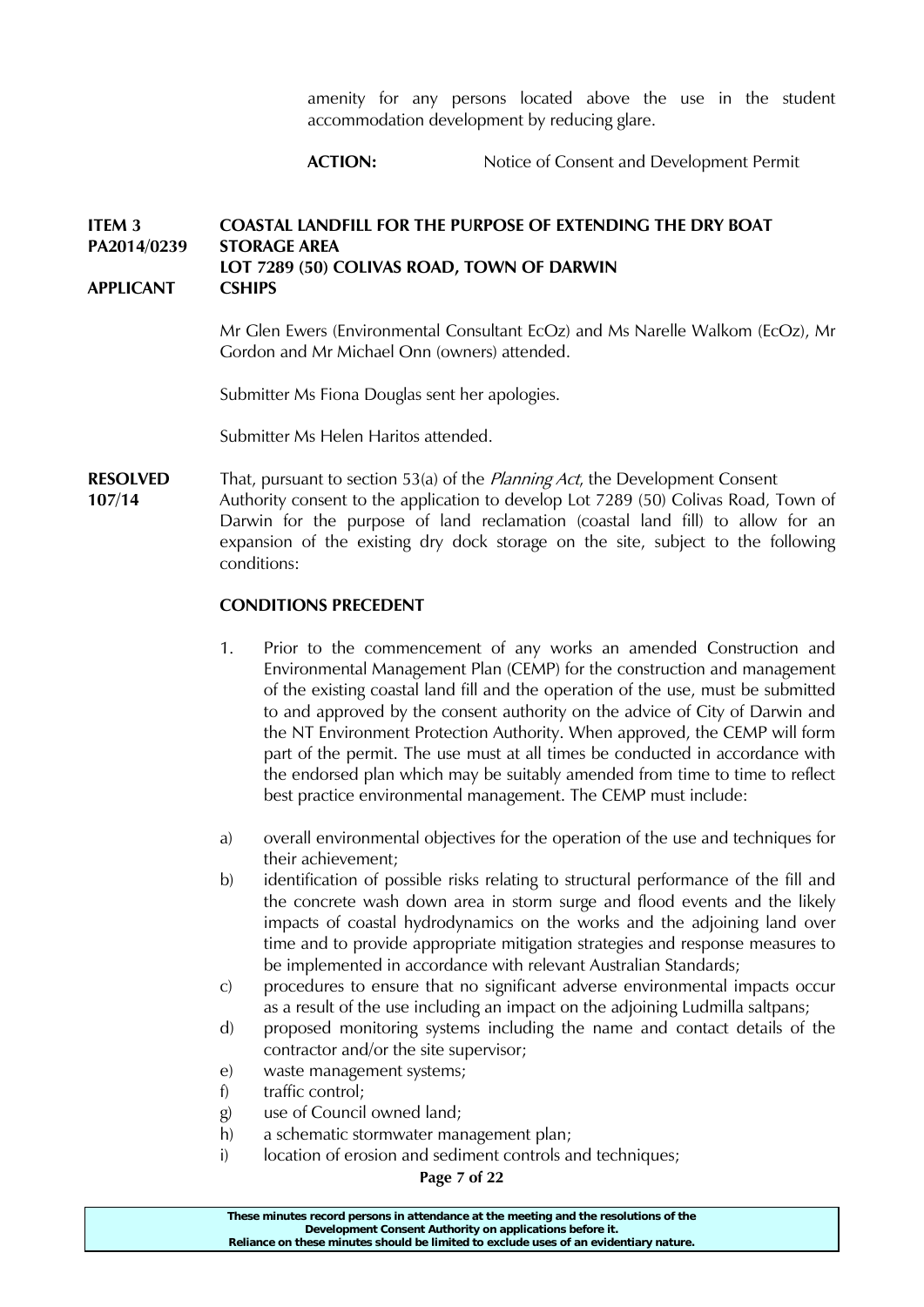- j) day to day management requirements for the use; and
- k) excavation works schedule describing how the works will be scheduled, coordinated and monitored with respect to seasonal and tidal regime and risks associated with Acid Sulphate Soil exposure;
- l) Acid Sulphate Soils Management Plan incorporating information on expected volume of excavated material to correspond with the proposed location on the site where the affected soil will be treated; and
- m) Water Quality Monitoring Program demonstrating a more comprehensive monitoring regime during the excavation stage of the proposed works.
- 2. Prior to the commencement of any further coastal land fill works, amended plans to the satisfaction of the consent authority must be submitted to and approved by the consent authority. When approved, the plans will be endorsed and will then form part of the permit. The plans must be drawn to scale with dimensions and two copies must be provided. The plans must be generally in accordance with the plans submitted with the application but modified to show:
- cross sections of the proposed works area and immediate adjacent land on both sides showing estimated original site levels, current site levels and proposed finished site levels, all to Australian Height Datum (AHD);
- Engineering details which, at a minimum, demonstrates the structural integrity of the proposed works, so that there will no adverse hydrological or contaminant/ waste impacts on the surrounding area, both during and after the proposed works. A hydrological assessment may be required in respect to potential upstream and downstream impacts of the filling; and
- The application to include details of the areas already filled along the northeastern most boundary of the land, including (but not necessarily limited to), cross sections and levels of the existing filled area and immediate adjacent land on both sides.
- 3. Prior to the commencement of works an updated Erosion and Sediment Control Plan (ESCP), including details and location of stormwater drains, is to be prepared to the requirements of an independent suitably qualified professional and submitted to and approved by the consent authority on the advice of the Department of Land Resource Management, and an endorsed copy of the Plan will form part of this permit. All works relating to this permit are to be undertaken in accordance with the endorsed ESCP to the satisfaction of the consent authority. The Department of Land Resource Management advises that the IECA Best Practice Erosion and Sediment Control Guidelines 2008 may be referenced as a guide to the type of information, detail and data that should be included in the ESCP.
- 4. The works carried out under this permit shall be in accordance with the drawings endorsed as forming part of this permit.
- 5. Any developments on or adjacent to any easements on site shall be carried out to the requirements of the relevant service authority to the satisfaction of the consent authority.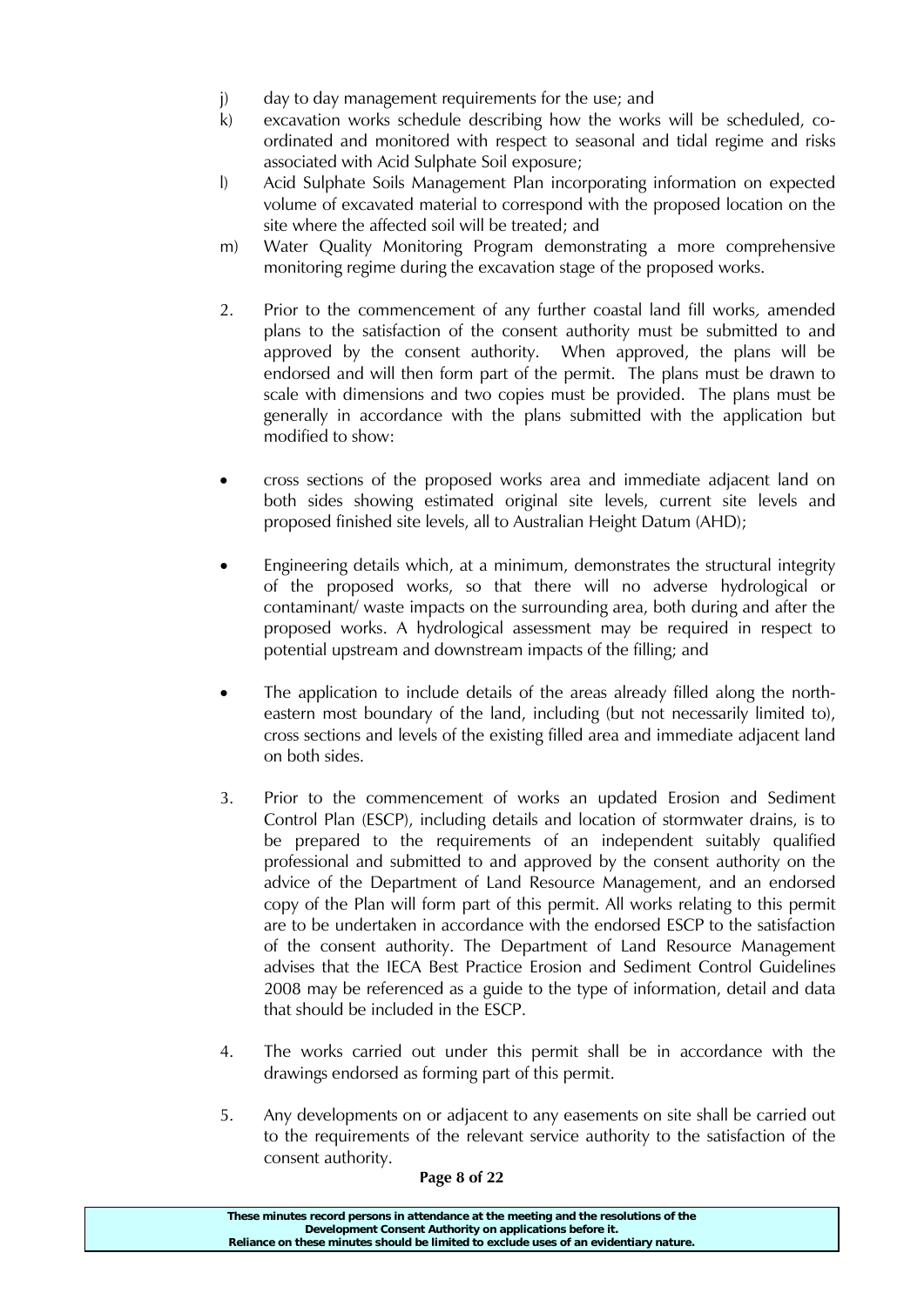- 6. The use must at all times must be conducted in accordance with the Construction and Environmental Management Plan, endorsed as forming part of this permit, to the satisfaction of the consent authority.
- 7. Construction and delivery vehicles shall not be parked on Colivas Road road reserve.
- 8. Appropriate protection shall be provided to contain potential spills of waste and prevent contaminants from entering adjacent properties, roadways, and the stormwater drainage system (and subsequently Ludmilla Creek).
- 9. Stormwater is to be collected and discharged into the drainage network to the technical standards of and at no cost to the City of Darwin and to the satisfaction of the consent authority.

# **REASON FOR THE DECISION**

- 1. Pursuant to section 51(a) of the *Planning Act*, the consent authority must take into account any planning scheme that applies to the land to which the application relates.
- 2. The proposal is considered consistent with the purpose of Zone SD14 (Specific Use Darwin No. 14) where consent for the use of the additional land for dry dock boat storage is required.
- 3. The application is inconsistent with provisions of clause 6.14 (Land Subject to Flooding and Storm Surge) of the NT Planning Scheme which requires the applicant to demonstrate that the land is or can be appropriately filled so as to make it capable of accommodating the proposed use. The site lies within the zone of 1% AEP of inundation by storm surge defined for locality at 5.1m AHD and the land is not proposed to be filled to above the declared storm surge level.

The area of the coastal fill and land reclamation forms relatively small part of the existing operation which is already subject to storm surge inundation and which is not subject to this application. On this basis the proposed land reclamation and expansion of the dry dock boat storage to that area is supported as the applicant identifies risks associated with the reclamation works and suitable mitigation strategies capable of addressing those risks to a significant extent.

4. The application includes Construction and Environmental Management Plan which identifies relevant environmental risks associated with the proposed works and provides detail of the impact of the completed works on adjoining land and waters and does not consider any such impact likely to occur. Consideration of these issues during the design stage has long term environmental and economic benefits, whereas mitigation of problems after they have arisen is often time consuming and costly. As such the application meets the requirements of clause 6.15 (Coastal Landfill) of the NT Planning Scheme.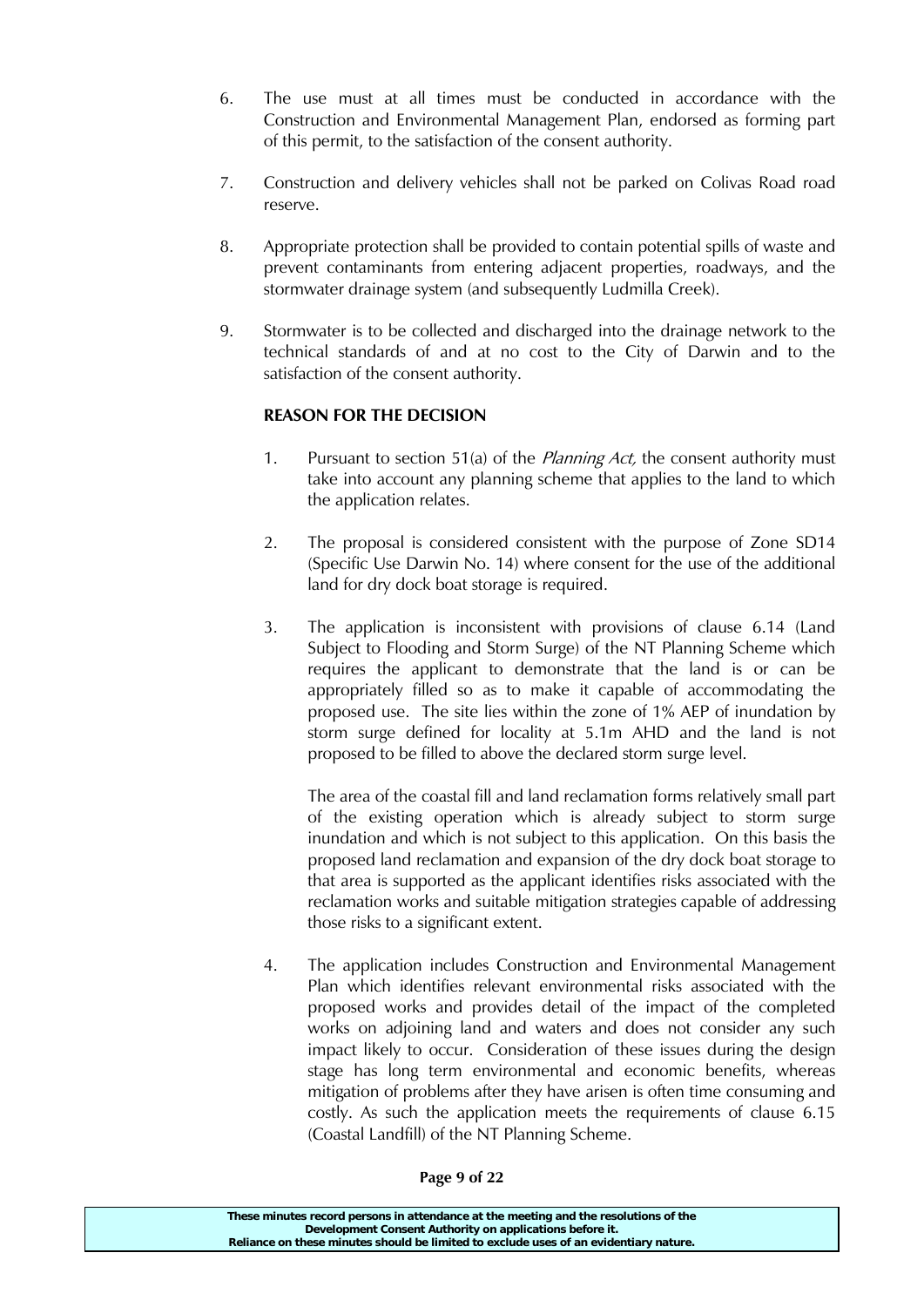- 5. The requirement for further information to be included in the Construction and Environmental Management Plan for the proposed works is based on recommendations of relevant agencies and seeks to address concerns of the objectors who raised concerns over potential impact of the proposed works on the surrounding area.
- 6. It is anticipated that the amended Construction and Environmental Management Plan will incorporate a more integrated schedule of works and monitoring regime to ensure that issues identified, particularly in relation to the onsite management of acid sulphate soils, and other issues relating to the effects of coastal hydrodynamics can be reasonably addressed in a timely manner.

**ACTION:** Notice of Consent and Development Permit

# **ITEM 4 SINGLE DWELLING WITH REDUCED FRONT SETBACK PA2014/0216 LOT 7810 (2) NOTLEY PLACE, TOWN OF DARWIN APPLICANT DLP DEVELOPMENTS**

Mr Darron Lyons (DLP Developments) and Ms Annette Hammersmith (owner) attended.

Submitters Mr Paul & Mrs Kathyrn Zerafa attended.

**RESOLVED** That, the Development Consent Authority vary the requirements of Clause 7.3 **108/14** (Building Setbacks of Residential Buildings) of the NT Planning Scheme, and pursuant to section 53(a) of the *Planning Act*, consent to the application to develop Lot 7810 (2) Notley Place, Town of Darwin for the purpose of a single dwelling with reduced front setback, subject to the following conditions:

# **CONDITIONS PRECEDENT**

- 1. Prior to the endorsement of plans and prior to the commencement of works, a schematic plan demonstrating the on-site collection of stormwater and its discharge into the City of Darwin stormwater drainage system shall be submitted to and approved by the City of Darwin, to the satisfaction of the consent authority. The plan shall include details of site levels and Council's stormwater drain connection point/s. The plan shall also indicate how stormwater will be collected on the site and connected underground to Council's system.
- 2. Prior to the endorsement of plans and prior to the commencement of works (including site preparation), the applicant is to prepare a Construction Environmental Management Plan (CEMP), to the requirements of the City of Darwin, to the satisfaction of the consent authority. The CEMP is to address waste management, storm water drainage, how construction will be managed on the site, and is to include details of the haulage of excavated and new materials and traffic management for construction vehicles.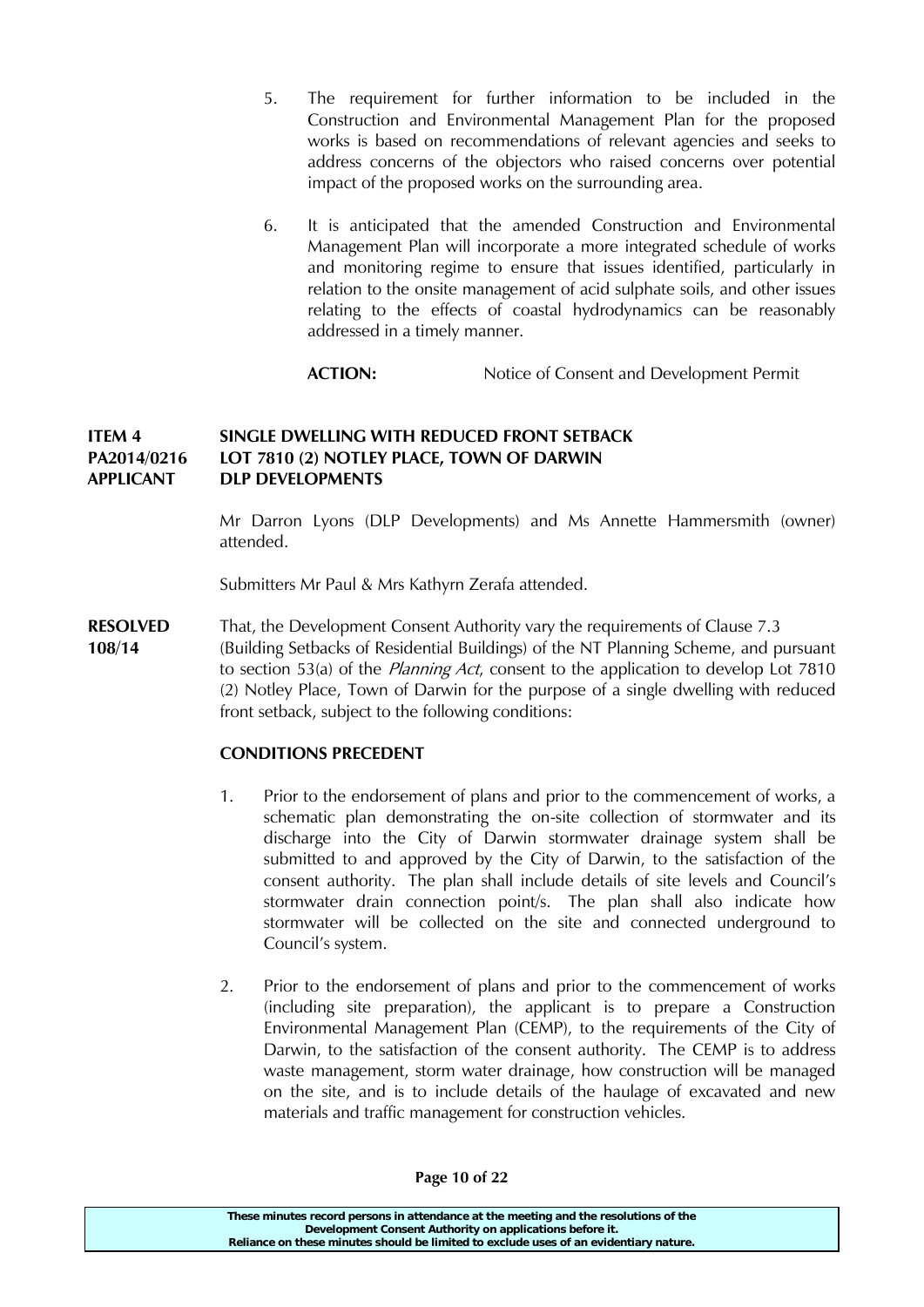## **GENERAL CONDITIONS**

- 3. The works carried out under this permit shall be in accordance with the drawings endorsed as forming part of this permit.
- 4. Any developments on or adjacent to any easements on site shall be carried out to the requirements of the relevant service authority to the satisfaction of the consent authority.
- 5. The owner of the land must enter into agreements with the relevant authorities for the provision of water supply, drainage, sewerage and electricity facilities to the land shown on the endorsed plan in accordance with the authorities' requirements and relevant legislation at the time.
- 6. The kerb crossovers and driveways to the site approved by this permit are to meet the technical standards of the City of Darwin, to the satisfaction of the consent authority.
- 7. No fence, hedge, tree or other obstruction exceeding a height of 0.6m is to be planted or erected so that it would obscure sight lines at the junction of the driveway and the public street.
- 8. The owner shall:
- (a) remove disused vehicle and/ or pedestrian crossovers;
- (b) provide footpaths/ cycleways;
- (c) collect stormwater and discharge it to the drainage network; and
- (d) undertake reinstatement works; all to the technical requirements of and at no cost to the City of Darwin, to the satisfaction of the consent authority.
- 9. Storage for waste disposal bins is to be provided to the requirements of the City of Darwin, to the satisfaction of the consent authority.
- 10. No plant, equipment, services or architectural features other than those shown on the endorsed plans are permitted above the roof level of the building.
- 11. Stormwater is to be collected and discharged into the drainage network to the technical standards of and at no cost to City of Darwin to the satisfaction of the consent authority.
- 12. Soil erosion control and dust control measures must be employed throughout the construction stage of the development to the satisfaction of the consent authority.
- 13. No polluted and/or sediment laden run-off is to be discharged directly or indirectly into City of Darwin drains or to any watercourse.

# **NOTES:**

- 1. This permit will expire if one of the following circumstances applies:
- (a) the development is not started within two years of the date of this permit; or

### **Page 11 of 22**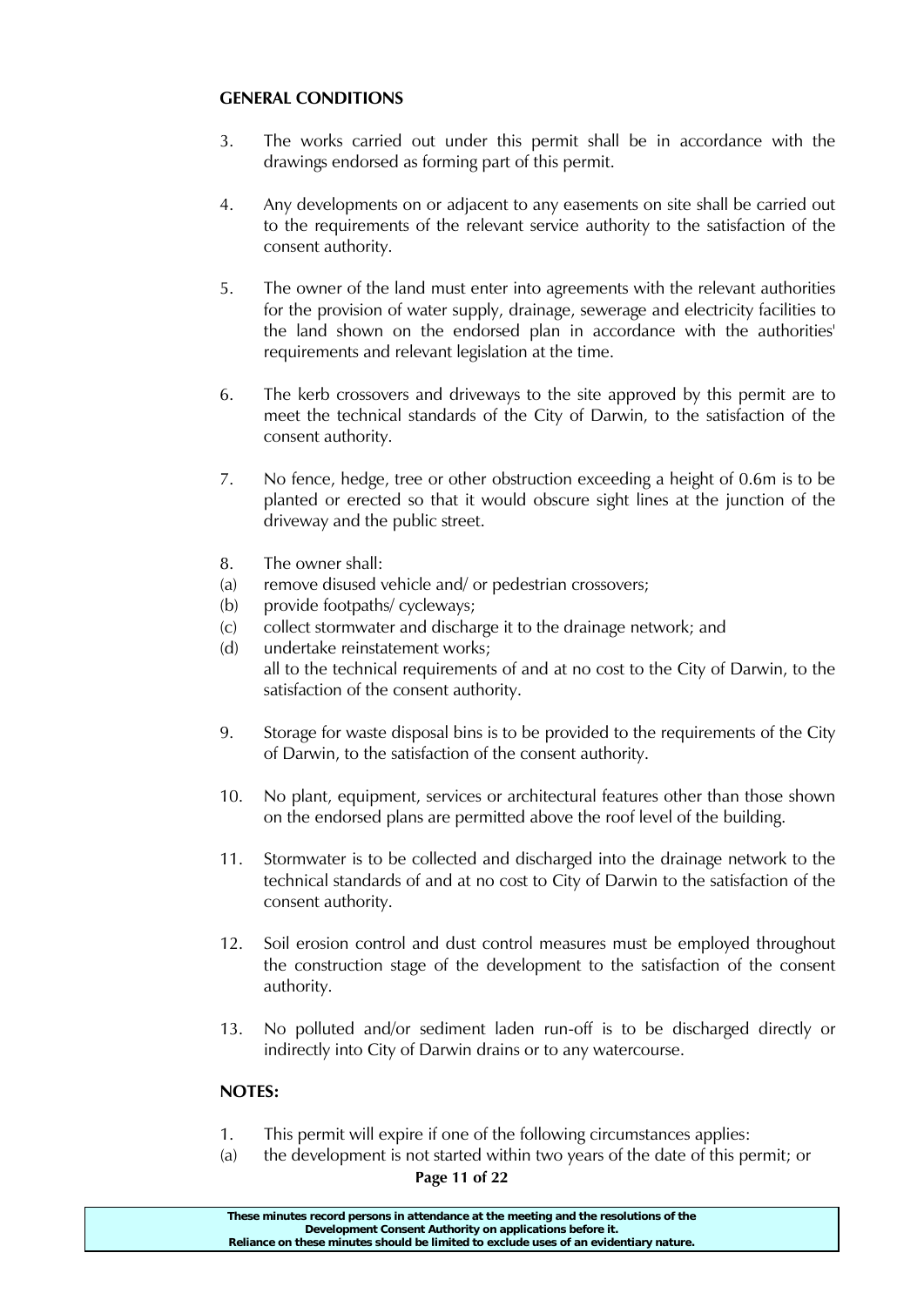- (b) the development is not completed within four years of the date of this permit. The consent authority may extend the periods referred to if a request is made in writing before the permit expires.
- 2. The Power and Water Corporation advises that the Water and Sewer Services Development Section [\(landdevelopmentnorth@powerwater.com.au\)](mailto:landdevelopmentnorth@powerwater.com.au) and Power Network Engineering Section [\(powerconnections@powerwater.com.au\)](mailto:powerconnections@powerwater.com.au) should be contacted via email a minimum of 1 month prior to construction works commencing in order to determine the Corporation's servicing requirements, and the need for upgrading of on-site and/or surrounding infrastructure.
- 3. Notwithstanding the approved plans, any works and/or landscaping within City of Darwin's road reserve is subject to City of Darwin approval and shall meet all of City of Darwin's requirements, to the satisfaction of and at no cost to the City of Darwin.
- 4. Professional advice regarding implementation of soil erosion control and dust control measures to be employed throughout the construction phase of the development are available from Department of Land Resource Management.
- 5. The Environment Protection Agency of the Department of Lands, Planning and the Environment advises that construction work should be conducted in accordance with the Agencys Noise Guidelines for Development Sites. The guidelines specify that on-site construction activities are restricted to between 7am and 7pm Monday to Saturday and 9am to 6pm Sunday and Public Holidays. For construction activities outside these hours refer to the guidelines for further information.

# **REASONS FOR THE DECISION**

1. Pursuant to section 51(a) of the *Planning Act*, the consent authority must take into account any planning scheme that applies to the land to which the application relates.

The proposed development is consistent with the purpose of Zone SD21 (Specific Use Darwin No.21) of the NT Planning Scheme, being to facilitate the subdivision, use and development of the land for residential purposes at a density compatible with existing development within the locality.

The proposed development does not comply with Clause 7.3 (Building Setbacks of Residential Buildings) in relation to the Primary Street setback requirements.

A variation to the primary street frontage setbacks is considered acceptable, taking into account the articulation of the building, the varying facades and the solid wall that occupies the corner of the site and screens part of the building.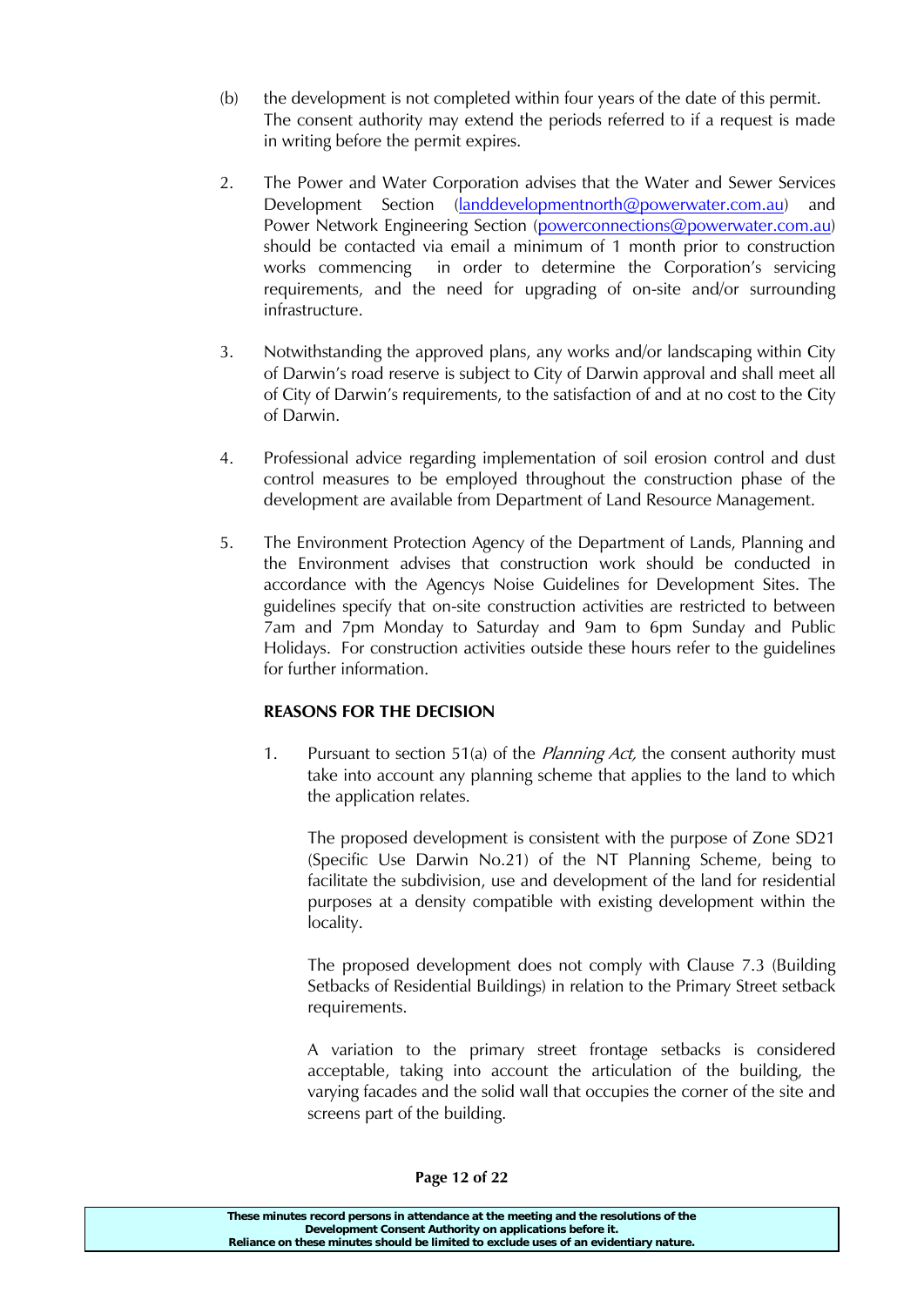Granting a variation to this clause is unlikely to prevent the development from achieving the objectives of the clause. The open structures being built closer to the boundary is unlikely to result in any further effects of building massing, will not increase overlooking and will not affect breeze penetration. The structures have been designed to complement the overall development and therefore are considered compatible with the streetscape and surrounding development.

By definition of *primary street* and *secondary street* in Clause 3 of the NT Planning Scheme, it *does not include any street where access is* prohibited by the controlling Agency. The City of Darwin prohibited access from Gregory Street, resulting in the Gregory Street boundary to be a side boundary for the purpose of assessing setback requirements. The proposed development is compliant with the setback requirements for a side boundary.

2. Pursuant to Section 51(j) of the *Planning Act*, the consent authority must take into consideration the capability of the land to which the proposed development relates to support the proposed development and the effect of the development on the land and on other land, the physical characteristics of which may be affected by the development.

The land is capable of supporting the proposed development as was determined through the subdivision application (DP07/0730) which allocated the lot for single dwelling purposes. Furthermore, service authorities did not raise any concerns with regards to servicing to the proposed development.

3. Pursuant to Section 51(n) of the *Planning Act*, the consent authority must take into consideration the potential impact on the existing and future amenity of the area in which the land is situated.

The proposal is for the development of a single dwelling on a lot specifically zoned for single dwelling purposes. The articulation of the building, varying roof line, open verandahs and variety of facades are considered to be compatible with the streetscape and surrounding developments and are not considered to unduly impact on the existing or future amenity of the area.

- 4. A schematic stormwater plan is required in order for the development to demonstrate that it is technically feasible to collect stormwater on the site and dispose of it into Council's stormwater drainage system, and to ensure that no stormwater will sheet-flow onto adjoining properties.
- 5. A Construction and Environmental Management Plan (CEMP) is required to ensure that appropriate procedures are in place to mitigate environmental impacts during the construction phase of the project.

**ACTION:** Notice of Consent and Development Permit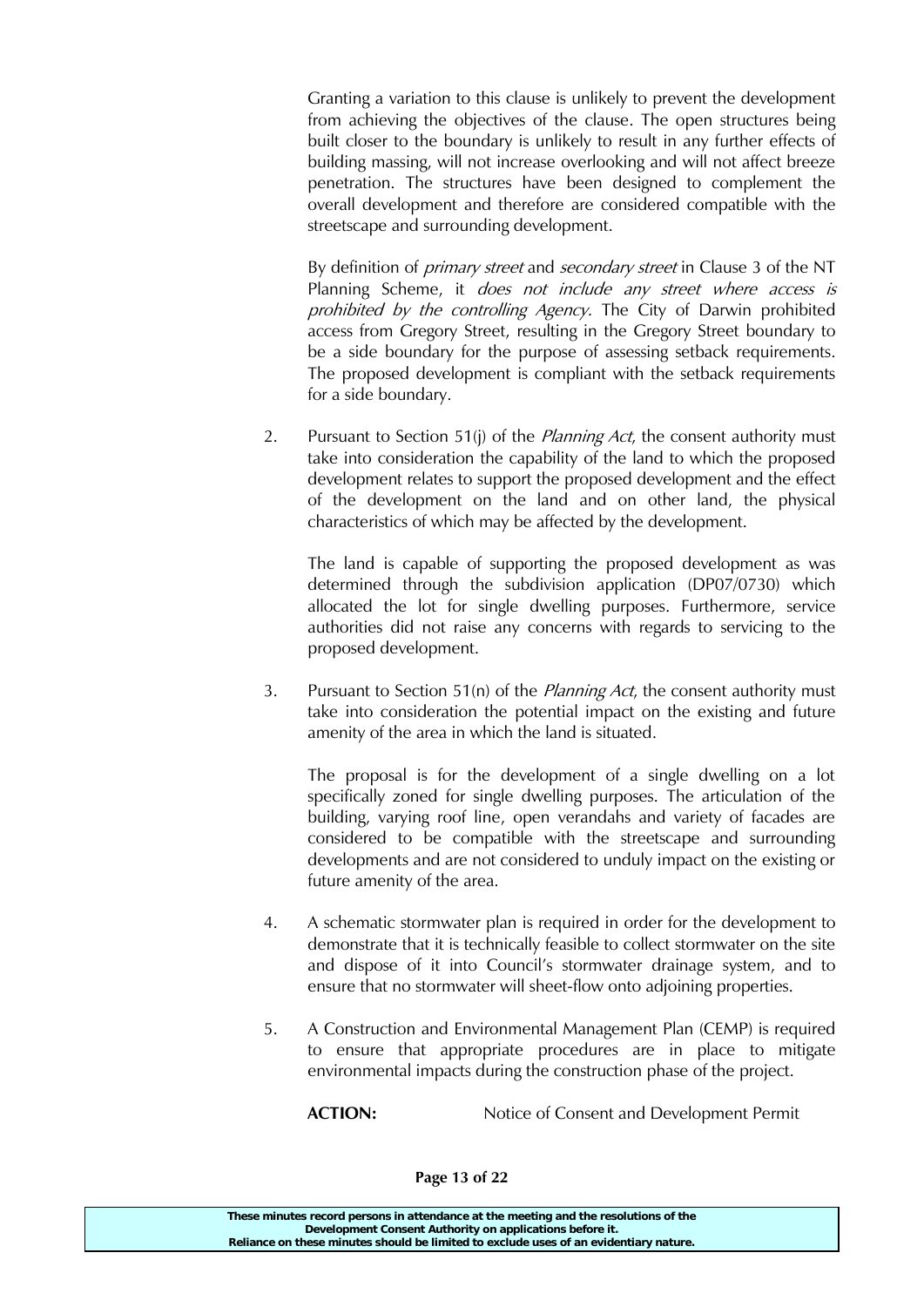# **ITEM 5 21 x 2 BEDROOM MULTIPLE DWELLINGS IN A FOUR STOREY BUILDING PA2014/0252 LOT 5291 (42) GOTHENBURG CRESCENT, TOWN OF DARWIN APPLICANT GEORGE SAVVAS**

Mr George Savvas (Concept Designs) and Mr George Vazanellis (part owner) attended.

**RESOLVED** That, pursuant to section 53(a) of the *Planning Act*, the Development Consent

**109/14** Authority consent to the application to develop Lot 5291 (42) Gothenburg Crescent, Town of Darwin for the purpose of 21 x 2 bedroom multiple dwellings in a four storey building, subject to the following conditions:

## **CONDITIONS PRECEDENT**

- 1. Prior to the endorsement of plans and prior to commencement of works (including site preparation), amended plans to the satisfaction of the consent authority must be submitted to and approved by the consent authority. When approved, the plans will be endorsed and will then form part of the permit. The plans must be drawn to scale with dimensions and two copies must be provided. The plans must be generally in accordance with the plans submitted with the application but modified to show:
- (a) details of proposed air conditioner screening; and
- (b) the location of the 4m  $\times$  3.5m electricity easement approved by Power and Water;
- 2. Prior to the endorsement of plans and prior to commencement of works (including site preparation), a landscape plan shall be submitted to and approved by the City of Darwin, to the satisfaction of the consent authority. When approved, the plan will be endorsed and will then form part of the permit. The plan must be drawn to scale with dimensions and two copies must be provided. The landscaping plan must be generally in accordance with the landscape concept plan dated 29/04/14 prepared by concept designs (north). The plan must show:
- (a) a survey (including botanical names) of all existing vegetation to be retained and/or removed;
- (b) details of surface finishes of pathways and driveways;
- (c) a planting schedule of all proposed trees, shrubs and ground covers, including botanical names, common names, pot sizes, sizes at maturity, and quantities of each plant;
- (d) landscaping and planting within all open areas of the site;
- (e) canopy trees (minimum two metres tall when planted) in the following areas: Tiger Brennan Drive road reserve adjacent to the subject site; and
- (f) provision of an in ground irrigation system to all landscaped areas. All species selected must be to the satisfaction of the consent authority.
- 3. Prior to the endorsement of plans and prior to the commencement of works (including site preparation), the applicant is to prepare a traffic impact assessment report prepared in accordance with the Austroads document 'Guide to Traffic Management Part 12: Traffic Impacts of Developments'. The report must outline changes that will be required to the surrounding road network and address vehicular, pedestrian, cyclist and public transport issues and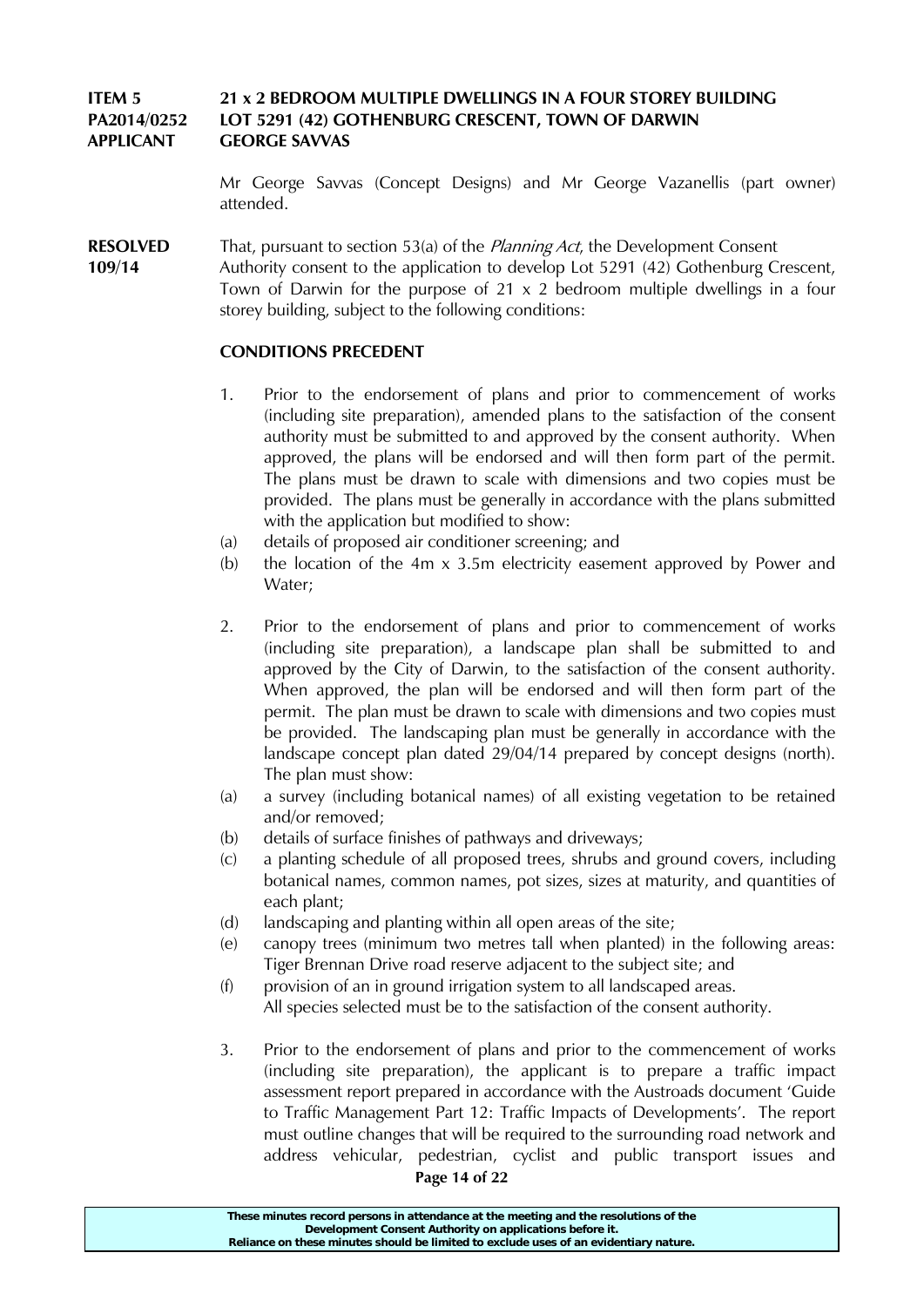opportunities, and is to include swept paths for waste collection vehicles entering and exiting the site. The report is to be to the approval of the City of Darwin, to the satisfaction of the consent authority.

- 4. Prior to the endorsement of plans and prior to the commencement of works, a schematic plan demonstrating the on-site collection of stormwater and its discharge into the City of Darwin stormwater drainage system shall be submitted to and approved by the City of Darwin, to the satisfaction of the consent authority.
- 5. Prior to the commencement of works (including site preparation), the applicant is to prepare a Construction Environmental Management Plan (CEMP), to the requirements of the City of Darwin, to the satisfaction of the consent authority. The CEMP is to address waste management, storm water drainage, how construction will be managed on the site, and is to include details of the haulage of excavated and new materials and traffic management for construction vehicles.
- 6. Prior to the commencement of works (including site preparation), a waste management plan addressing the City of Darwin's Waste Management Policy 054 must be prepared to the requirements of the City of Darwin, to the satisfaction of the consent authority.

## **GENERAL CONDITIONS**

- 7. The works carried out under this permit shall be in accordance with the drawings endorsed as forming part of this permit.
- 8. The use and development as shown on the endorsed plans must not be altered without the further consent of the consent authority.
- 9. Any developments on or adjacent to any easements on site shall be carried out to the requirements of the relevant service authority to the satisfaction of the consent authority.
- 10. The owner of the land must enter into agreements with the relevant authorities for the provision of water supply, drainage, sewerage, internal firefighting arrangements and electricity facilities to the land shown on the endorsed plan in accordance with the authorities' requirements and relevant legislation at the time.
- 11. Before the use of the development starts, the areas set-aside for the parking of vehicles and access lanes as shown on the endorsed plans must be:
- (a) constructed;
- (b) properly formed to such levels that they can be used in accordance with the plans;
- (c) surfaced with an all-weather-seal coat;
- (d) line marked to indicate each car space; and
- (e) drained to the satisfaction of the consent authority.

#### **Page 15 of 22**

| These minutes record persons in attendance at the meeting and the resolutions of the  |
|---------------------------------------------------------------------------------------|
| Development Consent Authority on applications before it.                              |
| Reliance on these minutes should be limited to exclude uses of an evidentiary nature. |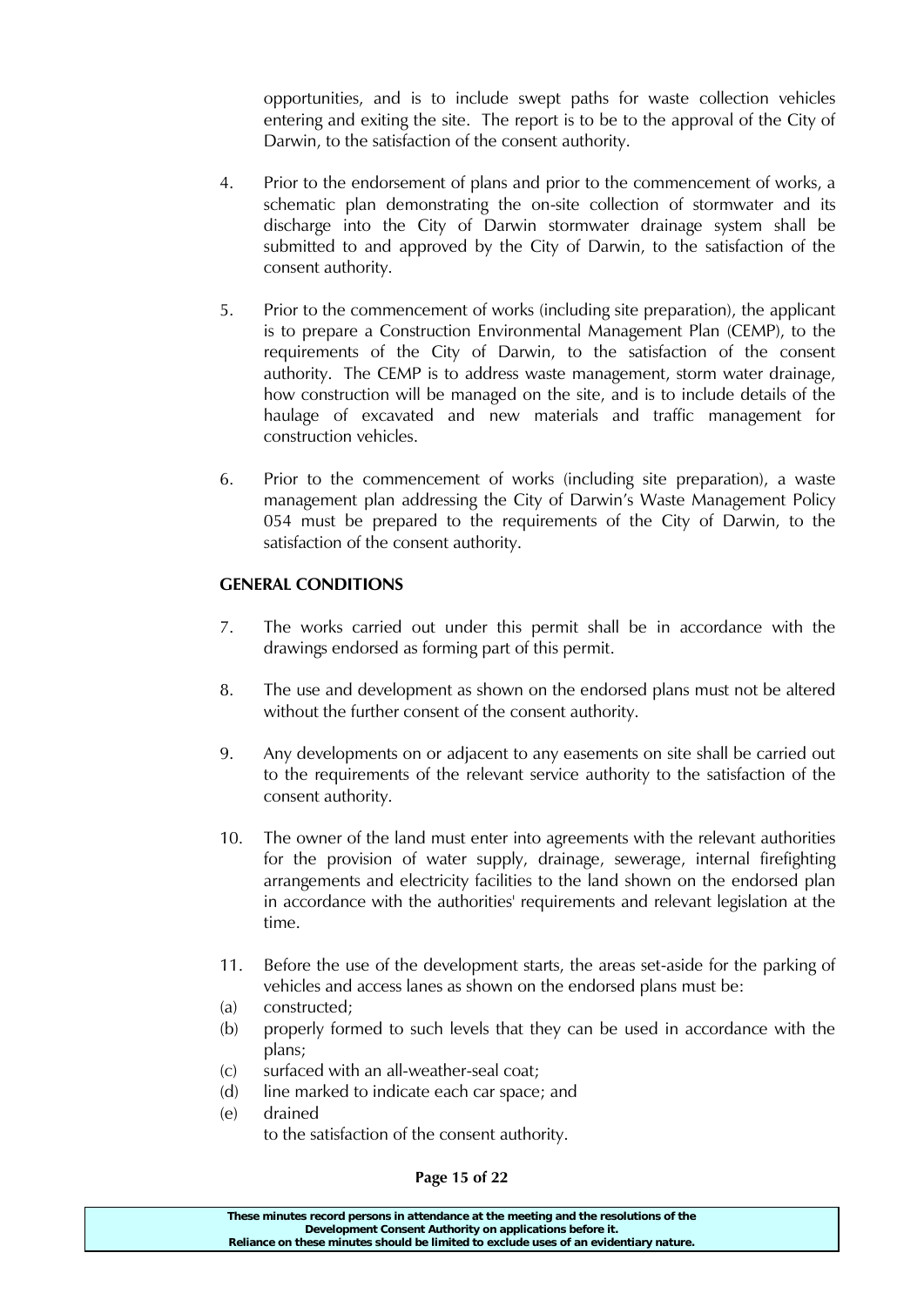Car spaces, access lanes and driveways must be kept available for these purposes at all times.

- 12. The car parking shown on the endorsed plans must be available at all times for the exclusive use of the occupants of the development and their visitors.
- 13. No fence, hedge, tree or other obstruction exceeding a height of 0.6m is to be planted or erected so that it would obscure sight lines at the junction of the driveway and the public street.
- 14. Any security boom, barrier or similar device controlling vehicular access to the premises must be located a minimum of six metres inside the property to allow vehicles to stand clear of Gothenburg Crescent pavement and footpath.
- 15. The kerb crossovers and driveways to the site approved by this permit are to meet the technical standards of City of Darwin, to the satisfaction of the consent authority.
- 16. The owner shall:
- (a) remove disused vehicle and/ or pedestrian crossovers;
- (b) provide footpaths/ cycleways;
- (c) collect stormwater and discharge it to the drainage network; and
- (d) undertake reinstatement works; all to the technical requirements of and at no cost to the Northern Territory Government and City of Darwin, to the satisfaction of the consent authority.
- 17. All proposed works impacting Gothenburg Crescent are to be designed, supervised and certified on completion by a practicing and registered civil engineer, and shall be in accordance with the standards and specifications of the City of Darwin. Drawings must be submitted to the City of Darwin for approval and no works are to commence prior to approval and receipt of a "Permit to Work Within a Road Reserve".
- 18. Before the occupation of the development starts the landscaping works shown on the endorsed plans must be carried out and completed to the satisfaction of the consent authority.
- 19. The landscaping shown on the endorsed plans must be maintained to the satisfaction of the consent authority, including that any dead, diseased or damaged plants are to be replaced.
- 20. Storage for waste disposal bins is to be provided to the requirements of City of Darwin to the satisfaction of the consent authority.
- 21. All balconies are to be internally drained and discharge is to be disposed of at ground level and in a manner consistent with stormwater disposal arrangements for the site to the satisfaction of the consent authority.
- 22. All air conditioning condensers (including any condenser units required to be added or replaced in the future) are to be appropriately screened from public view and from view of neighbouring or nearby developments (or developments reasonably anticipated), located so as to minimise thermal and acoustic impacts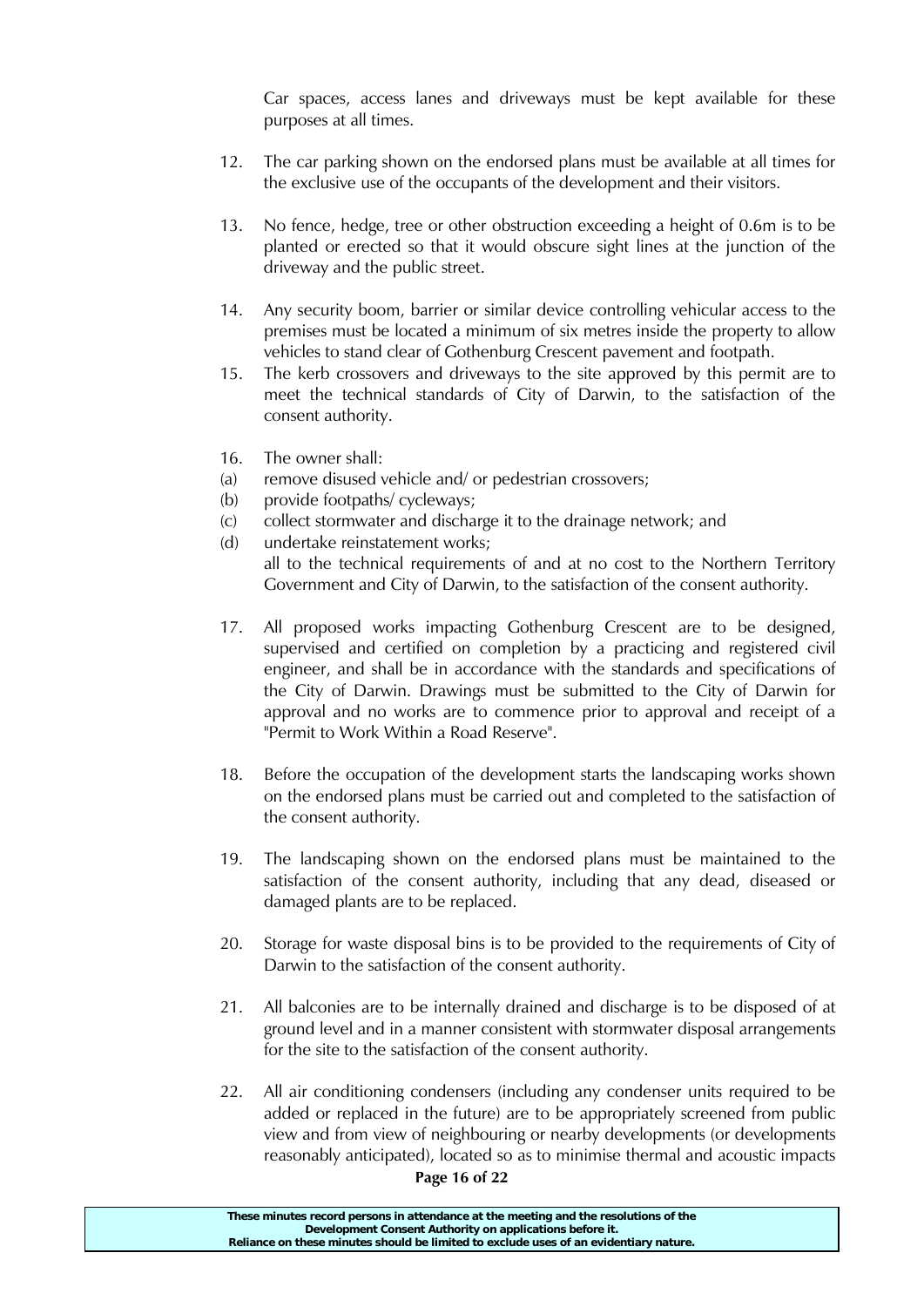on neighbouring properties and condensate disposed of to ground level in a controlled manner to the satisfaction of the consent authority. The use of angled louvered slats for screening purposes is acceptable, however the slat screening must be designed with a panel to gap ratio, such that the condenser units are not readily visible from any angle.

- 23. All pipes, fixtures, fittings and vents servicing any building on the site must be concealed in service ducts or otherwise hidden from view to the satisfaction of the consent authority.
- 24. Stormwater is to be collected and discharged into the drainage network to the technical standards of and at no cost to the relevant service authority, to the satisfaction of the consent authority.
- 25. Soil erosion control and dust control measures must be employed throughout the construction stage of the development to the satisfaction of the consent authority.

# **NOTES:**

- 1. This permit will expire if one of the following circumstances applies:
- (a) the development is not started within two years of the date of this permit; or
- (b) the development is not completed within four years of the date of this permit. The consent authority may extend the periods referred to if a request is made in writing before the permit expires.
- 2. Professional advice regarding implementation of soil erosion control and dust control measures to be employed throughout the construction phase of the development are available from Department of Land Resource Management.
- 3. The Power and Water Corporation advises that the Water and Sewer Services Development Section (landdevelopmentnorth@powerwater.com.au) and Power Network Engineering Section (powerconnections@powerwater.com.au) should be contacted via email a minimum of 1 month prior to construction works commencing to determine the Corporation's servicing requirements, and the need for upgrading of on-site and/or surrounding infrastructure.
- 4. This development permit does not grant "building approval" for the proposed structure. The Building Code of Australia requires that certain structures within 900mm of a boundary meets minimum fire resistance level requirements and you are advised to contact a registered private Building Certifier to ensure that you have attained all necessary approvals before commencing demolition or construction works.
- 5. The Environment Protection Agency of the Department of Lands, Planning and the Environment advises that construction work should be conducted in accordance with the Agencys Noise Guidelines for Development Sites. The guidelines specify that on-site construction activities are restricted to between 7am and 7pm Monday to Saturday and 9am to 6pm Sunday and Public Holidays. For construction activities outside these hours refer to the guidelines for further information.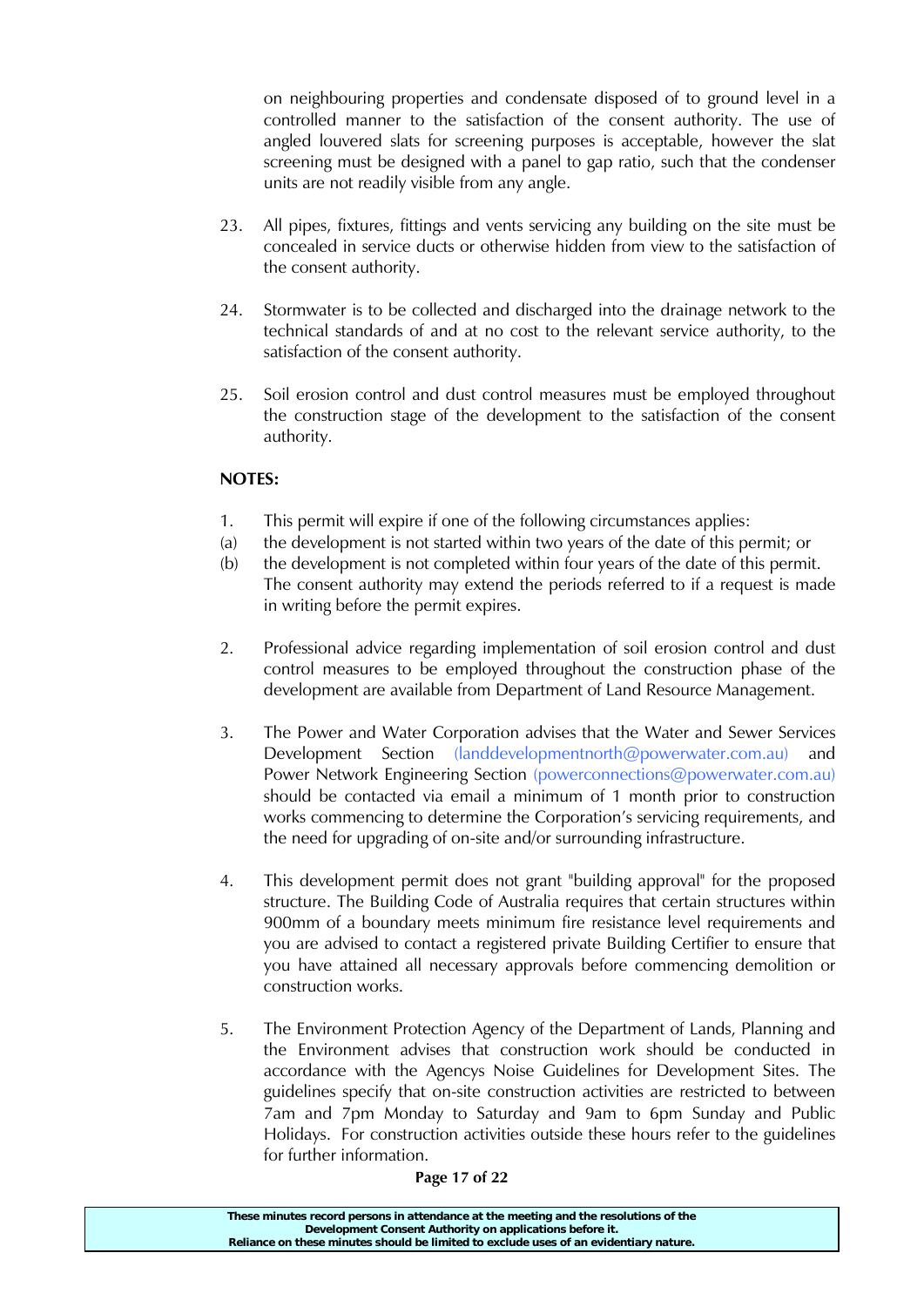## **REASONS FOR THE DECISION**

- 1. Pursuant to section 51(a) of the *Planning Act*, the consent authority must take into consideration the planning scheme that applies to the land to which the application relates. The proposed development of  $21 \times 2$ bedroom multiple dwellings in a four storey building is consistent with the primary purpose of Zone MR (Medium Density Residential), which is to provide for a range of housing options to a maximum height of four storeys above ground level. The development is considered to be of a scale, character and architectural style reasonably anticipated on this site given its zone and zoning of surrounding properties.
- 2. A variation to Clause 7.1.1 (Residential Density Limitations) of the Northern Territory Planning Scheme is supported as although the proposal presents a non compliance with the density requirement, it appears to still achieve the objectives of the clause. It is compatible with the existing and planned provision of reticualted services and community facilties which will service the area, and is consistant with land capability. Futhermore, granting a variation is considered to achieve a better outcome in terms of greater utilisation of an existing serviced and appropriately zoned allotment as encouraged by Clause 4.2(a) of the Scheme.
- 3. A variation to Clause 7.3 (Building Setback of Residential Buildings) and Clause 7.3.1 (Additional Setback Requirements for Residential Buildings longer than 18m and for Residential Buildings Over 4 Storeys in Height) of the Northern Territory Planning Scheme is supported as the overall design and the varied setbacks along the eastern boundary provide the necessary relief to the affected boundary envisaged by the clause and result in a building that is well articulated as viewed from adjoining land. Furthermore, the affected boundaries both face roads and open space and do not result in any undue overlooking. Amending the design to achieve fully compliant setbacks in this case is likely to require loss of this articulation and a worse outcome in terms of the overall visual bulk of the structure.
- 4. Pursuant to Section 51(j) of the *Planning Act*, the consent authority must take into consideration the capability of the land to which the proposed development relates to support the proposed development and the effect of the development on the land and on other land, the physical characteristics of which may be affected by the development.

The land was recently rezoned to accommodate a medium density development. Although the proposed development is over dense by 185m² (approximately 11.5%) and requires variations to the setback requirements, it achieves compliance with all other applicable clauses of the NT Planning Scheme. Furthermore, Power and Water did not raise any concerns relating to the proposed density of the site. The land is considered capable of supporting the proposed development.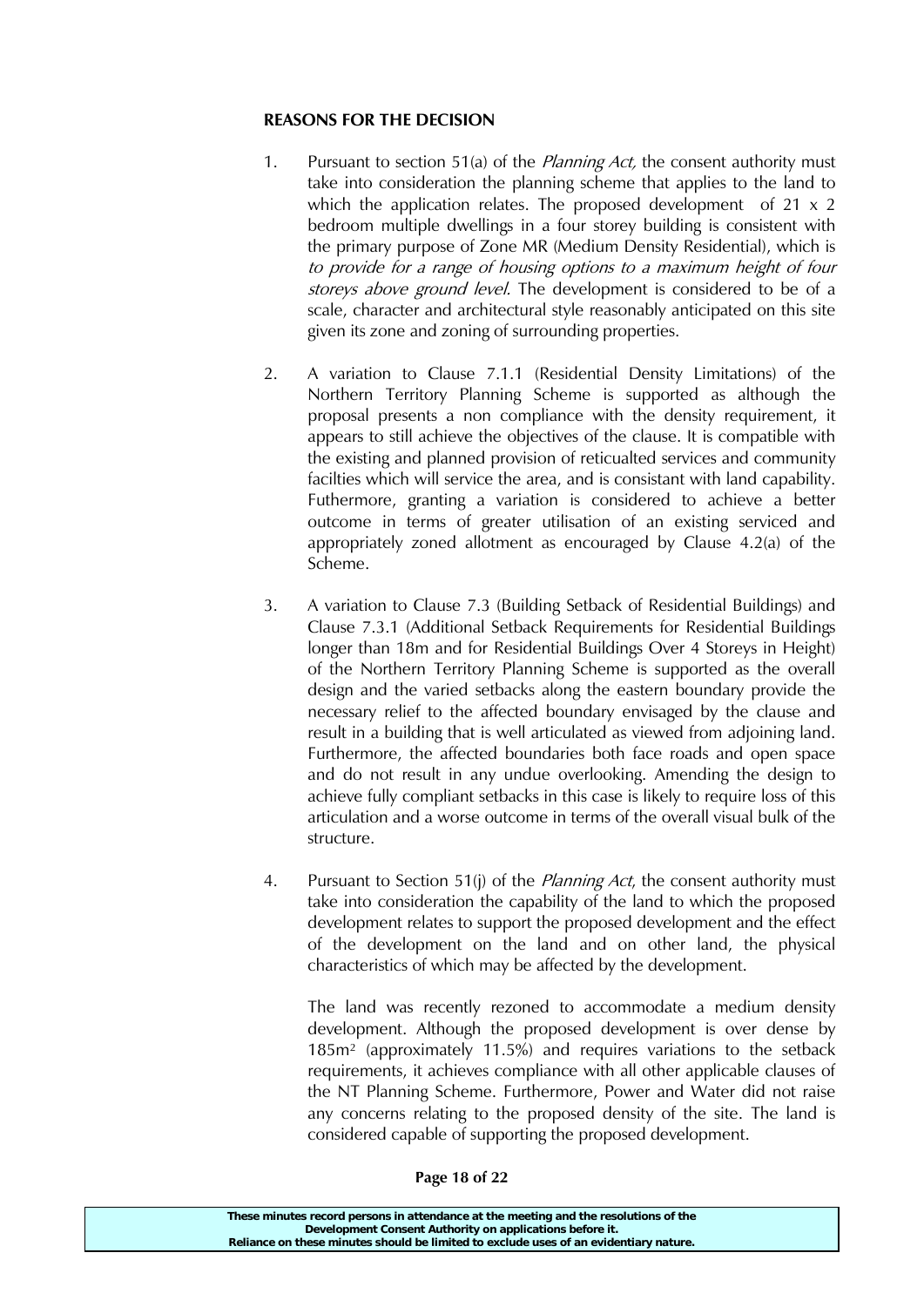5. Pursuant to Section 51(n) of the *Planning Act*, the consent authority must take into consideration the potential impact on the existing and future amenity of the area in which the land is situated.

It is reasonable to expect that the proposed development will impact on the existing amenity of the area in terms of increased traffic and a higher density of living than the area is used to. In saying this, these are matters that were considered during the recent rezoning of the land and it was determined that the subject lot is considered capable of supporting a multiple dwelling development. It is noted that the proposed development is over dense by 3 dwellings and requires variations to the setback requirements but these non-compliances are not considered to further affect the potential impact on the existing or future amenity of the area. Achieved compliance with height, parking, landscaping and open space requirements of the NT Planning Scheme will help to protect existing and future amenity of the area.

- 6. Amended plans have been requested to ensure compliance with Clause 7.8 (Building Design for Multiple Dwellings, Hostels and Supporting Accommodation) in particular subclause (d) and to ensure that the required electricity easement does not compromise the approved development.
- 7. A detailed landscape plan is required to ensure compliance with Clause 7.7 (Landscaping for Multiple Dwellings, Hostels and Supporting Accommodation) and to help mitigate any adverse effects (if any) resulting from the reduced setbacks.
- 8. A Traffic Impact Assessment report has been requested to investigate the impact of the increased density of the site on the surrounding area.
- 9. A schematic stormwater plan is required in order for the development to demonstrate that it is technically feasible to collect stormwater on the site and dispose of it into Council's stormwater drainage system, and to ensure that no stormwater will sheet-flow onto adjoining properties.
- 10. An Construction Environmental Management Plan (CEMP) is required to ensure that appropriate procedures are in place to mitigate environmental impacts during the construction phase of the project.
- 11. A Waste Management Plan is required to ensure that the proposed development complies with City of Darwin's Waste Management Policy 054.

**ACTION:** Notice of Determination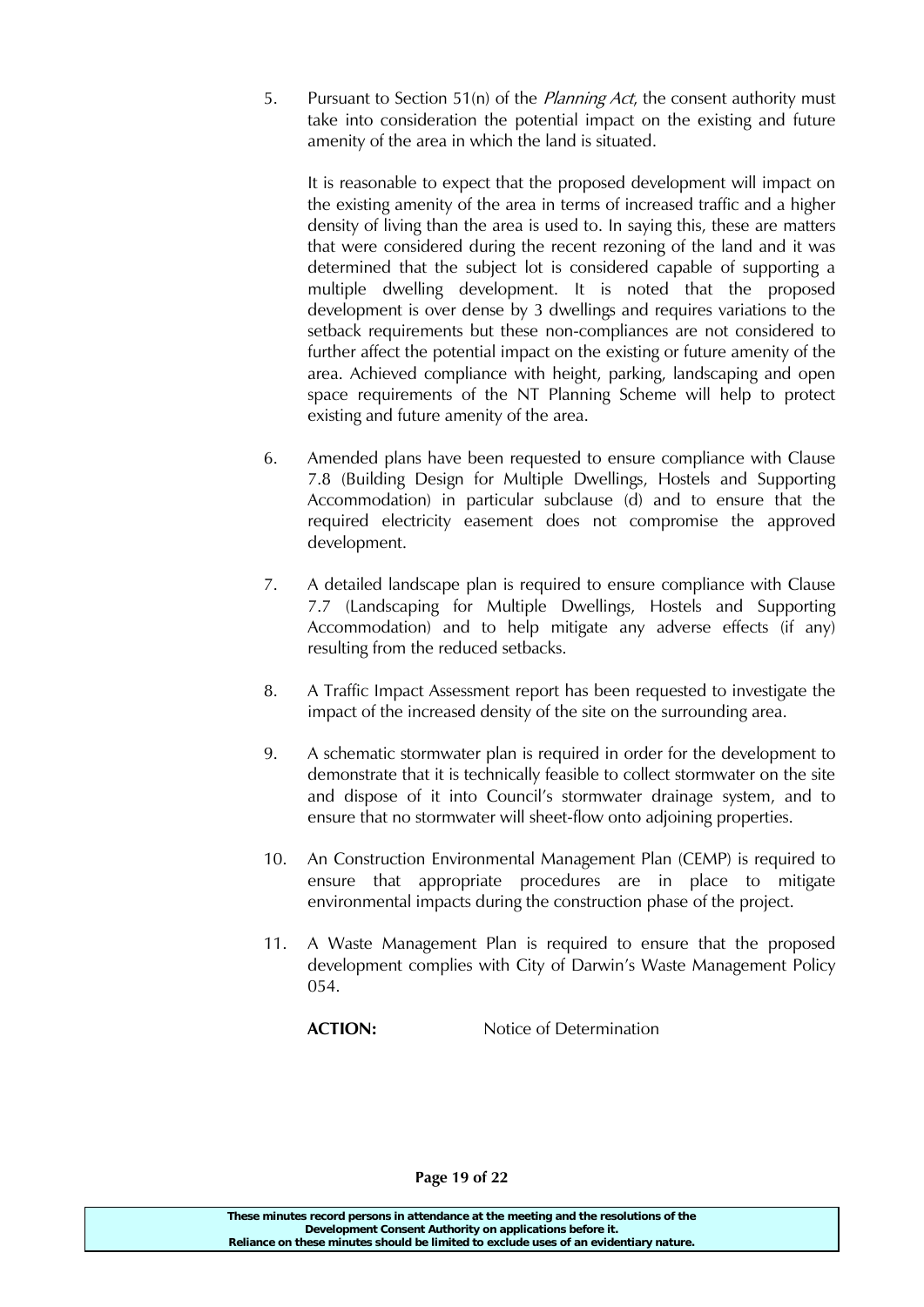## **ITEM 6 4 X 4 BEDROOM MULTIPLE DWELLINGS IN 2 X 2 STOREY BUILDINGS PA2014/0226 LOT 1336 (1) MARELLA STREET, TOWN OF DARWIN APPLICANT SAVVAS ARCHITECT**

DAS tabled the "Larrakeyah Primary School Safe Routes to School Assessment and Road Safety Audit".

Mr Savvas Savvas (PA Group, Architect) and Mr John Alexopoulos (developer) attended.

Submitter Mr Tony Sjogren sent his apology.

Submitters in attendance:- Ms Phillipa Tziolos (Chair, Larrakeyah Primary School Council), Mrs Suzanne Philip and Ms Katie Ambrose-Pearce.

Ms Tziolos tabled the Larrakeyah school magazine with an article on the front page on traffic safety.

**RESOLVED** That, pursuant to section 53(c) of the *Planning Act*, the Development Consent **110/14** Authority refuse to consent to the application to develop Lot 1336 (1) Marella Street, Town of Darwin for the purpose of  $4 \times 4$  bedroom multiple dwellings in  $2 \times 2$  storey buildings for the following reasons:

> 1. Pursuant to section 51(a) of the *Planning Act*, the consent authority must take into consideration the planning scheme that applies to the land to which the application relates.

The proposed development does not comply with clause 7.1.1 (Residential Density Limitations) as the applicant is proposing 4 dwellings whilst the site area is capable of accommodating 3.6 (3) dwellings in accordance with Table A to Clause 7.1.1.

2. Clause 2.5 (Exercise of Discretion by the Consent Authority) (3) states that the consent authority may consent to the development of land that does not meet the standard set out in Parts 4 or 5 only if it is satisfied that special circumstances justify the giving of consent.

The application does not demonstrate any special circumstances to justify the giving of consent to vary the requirements of Clause 7.1.1 (Residential Density Limitations).

3. Pursuant to Section 51(e) of the *Planning Act*, the consent authority must take into consideration any public submissions made under section 49, and any evidence or information received under section 50, in relation to the development application.

14 public submissions were received during the exhibition period including a petition containing 84 signatures. Many of the submitters originally objected to the recent rezoning of the subject lot and wanted to stand by their original submissions, particularly as the rezoning application proposed a fully complaint development.

**Page 20 of 22**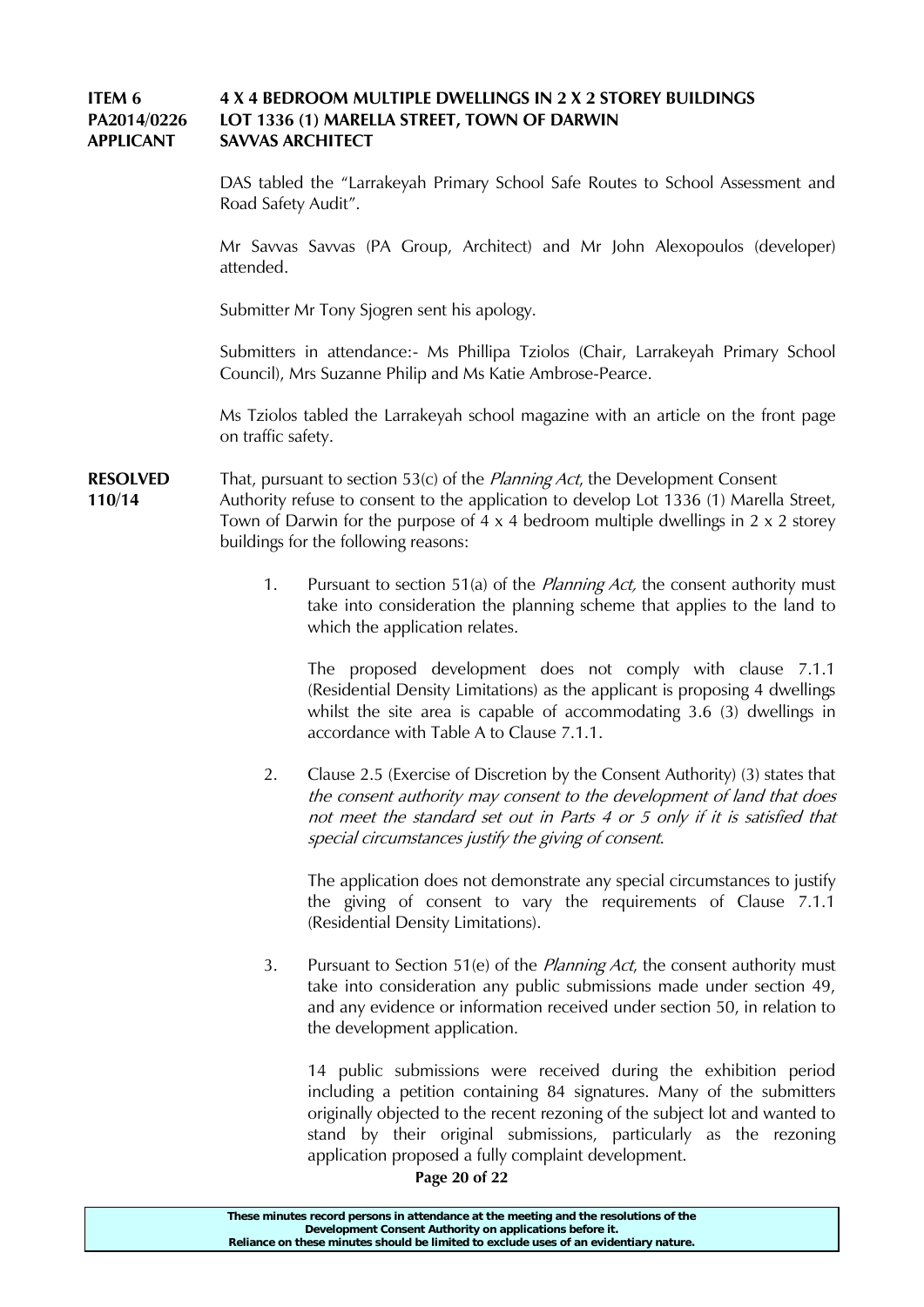The main concern raised by the submitters was the impact of the proposed development on existing traffic congestion in the area. The submitters tabled a report at the meeting on 9 May 2014, the "Larrakeyah Primary School Safe Routes to School Assessment and Road Safety Audit". This report does indicate that there are traffic safety issues in the area. The documents was designed to be used by relevant persons and authorities in an attempt to alleviate some of the traffic and safety issues in the area. The DCA acknowledge the concerns of the submitters and is of the opinion that this development would exacerbate the issues raised by the submitters and that additional traffic generated by this development would impact adversely on the safety of children attending the adjoining school. The authority is furthermore not convinced that the applicant addressed the concerns of the submitters. No traffic assessment report was provided by the Applicant in support of the application

4. Pursuant to Section 51(j) of the *Planning Act*, the consent authority must take into consideration the capability of the land to which the proposed development relates to support the proposed development and the effect of the development on the land and on other land, the physical characteristics of which may be affected by the development.

The authority acknowledges that the site is capable of dealing with the proposed development and that Power and Water did not raise any concerns relating to the provision of reticulated services. The authority is however of the opinion that the site is constrained by existing developments in the broader area which is not capable of supporting the additional proposed density. These constraints include the location of the site next to the Larrakeyah Primary School and in close proximity to the Larrakeyah Army Base. Each of these two uses generate substantial traffic movement and with regular higher volumes of traffic at certain times of the day i.e. early mornings and mid afternoons. At these times the traffic is more intense, there are more pedestrian movements and safety becomes more prevalent, especially for young children attending school.

5. In addition, pursuant to Section 51(n) of the *Planning Act*, the consent authority must take into consideration the potential impact on the existing and future amenity of the area in which the land is situated.

The subject site is located adjacent to the Larrakeyah Primary School and very close to the Larrakeyah Army Barracks. There is existing traffic congestion and safety concerns on Packard Street which would be exacerbated by the proposed development. This area is obligated to carry defence traffic which prevents traffic calming measures being put into place. Additional density will add to the existing traffic congestion in the area and the safety of the school children is considered paramount in this instance.

Furthermore, it is considered that scale of overdevelopment of the site leaves no space available to provide for visitor parking on site, which will lead to additional on street parking worsening the existing traffic congestion issues.